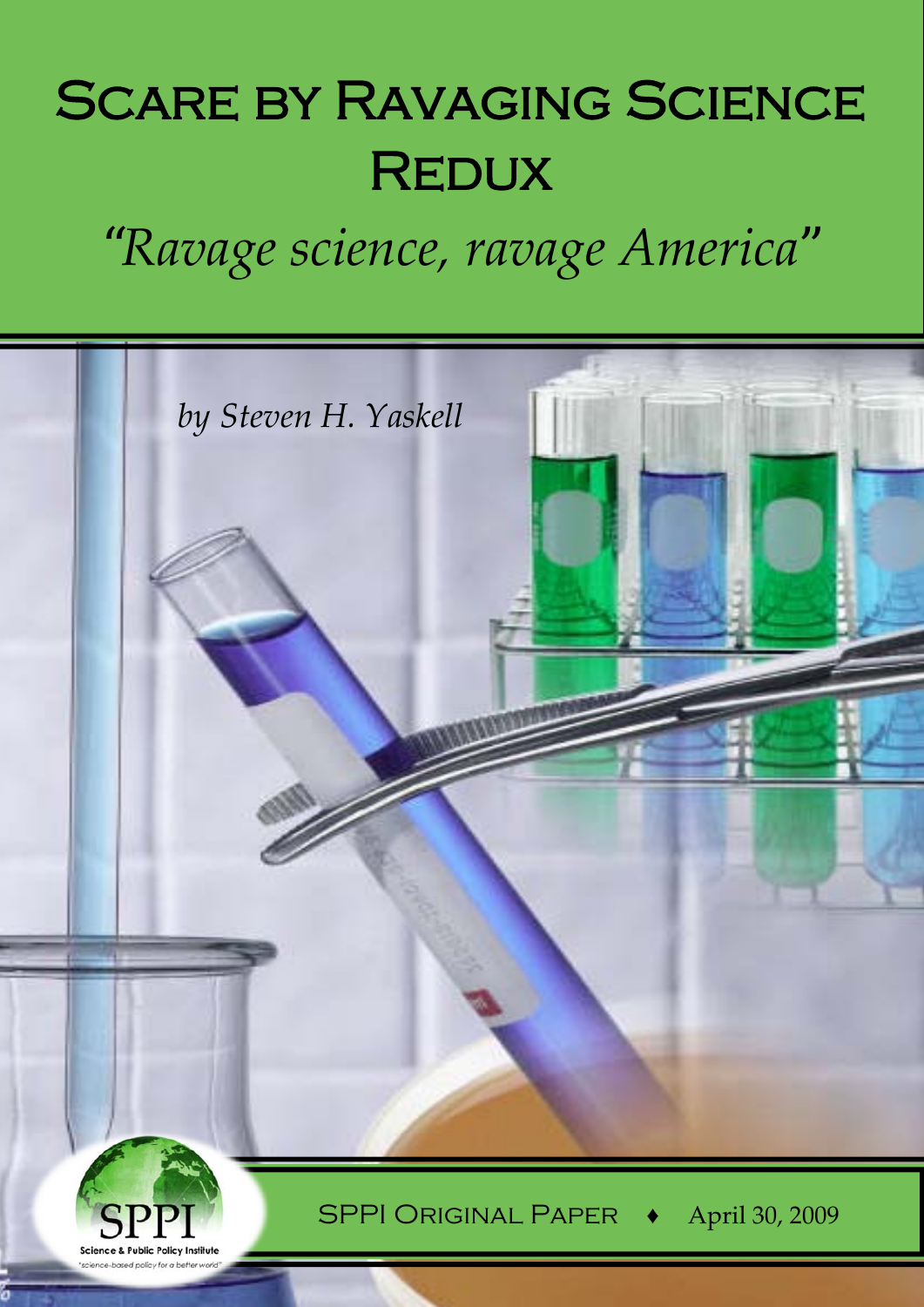# TABLE OF CONTENTS  $\sim$   $\sim$   $\sim$   $\sim$

| LYSENKO AND VAVILOV: FEAR RAVAGES SCIENCE                                                                      |
|----------------------------------------------------------------------------------------------------------------|
|                                                                                                                |
|                                                                                                                |
| "THERE IS A SPECTER HANGING OVER THE WORLD,                                                                    |
| THE COST TO SCIENCE AND POPULAR SCIENCE, AND TENDER<br>SCIENCE ENQUIRY IN THE AMERICAN REPUBLIC IN GENERAL  10 |
|                                                                                                                |
|                                                                                                                |
|                                                                                                                |
|                                                                                                                |
|                                                                                                                |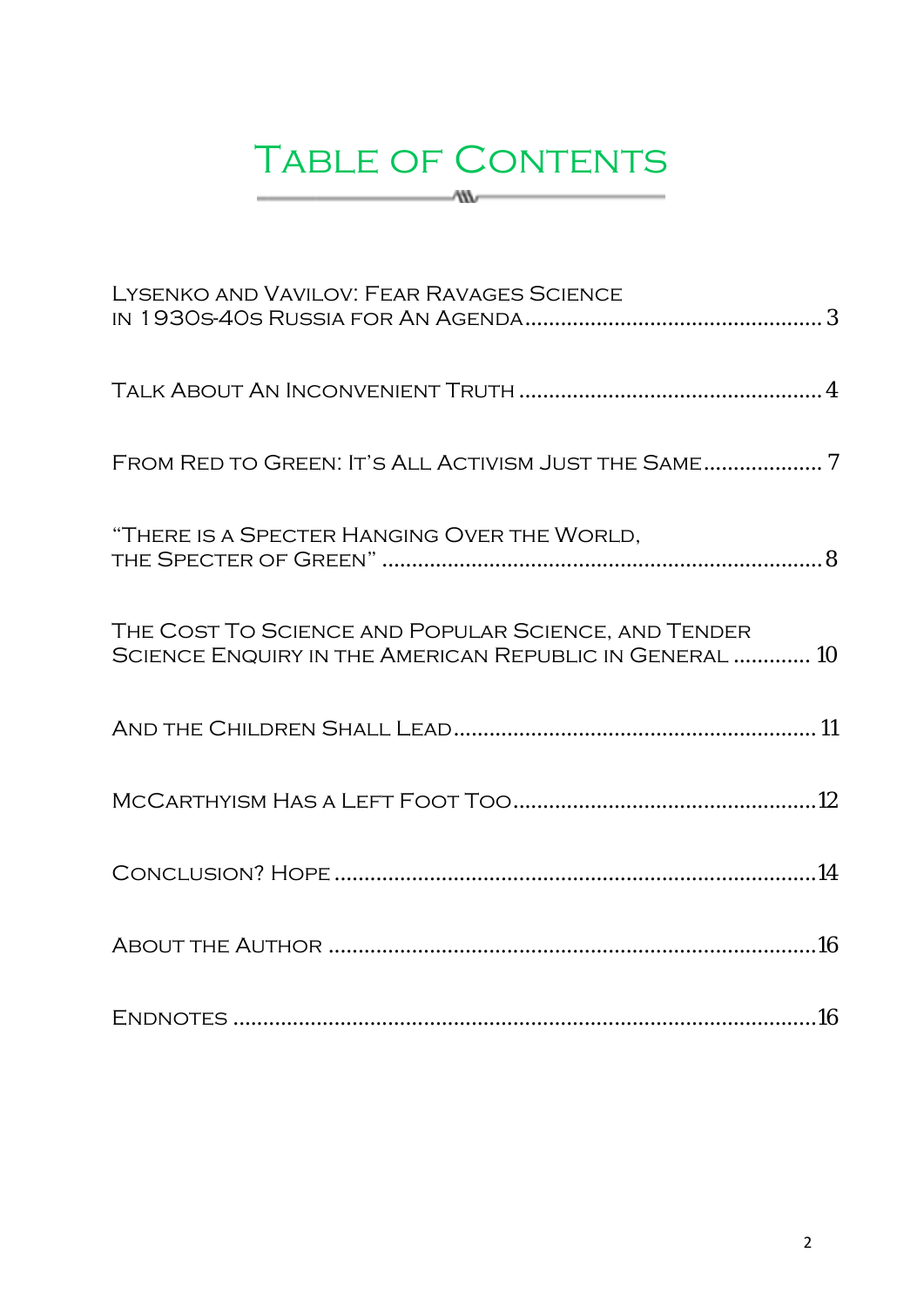# Scare by Ravaging Science Redux

# *"Ravage science, ravage America"*

*by Steven H. Yaskell |* April 30, 2009

Journalists must separate the story. It makes for more copy when the reader's eye wobbles over to another column space or the ear off into the increasing din of aural messaging surrounding us. By the time they get back to the original story the reader is ready for a detailed description of the coin's other side, so to speak. It's a trick journalists can always rely on. Journalism is "the wisdom of the ages," wrote American author Stephen Crane in a poem (actually, Crane referred to the newspaper). We'll forgive the "wisdom" reference here to Crane's indulging in poetic license.

Not everybody is out for a quick buck or a political plum. Some are out for qualified opinion and honest insight. Some are in search of wisdom and truth. Journalism isn't in the wisdom business *per se* and in the U.S. they ought to acutely point out the distinctions between it and the essay, the scholarly article, and the impartial policy analysis better in schools before they let someone graduate. (Many American schools emphasize an amorphous exercise in synaesthesia called "mass media," which suits corporate messaging and the bureaucrats of the U.S. Department of Education.)

*Journalism IS in the fad business, and does indeed pander to the quick buck.*

in that trade.) Business advertising needs a continual push and people have an itch to know, no matter what the quality is of what they are being informed about. There is a marriage between business and media. There are also nowadays no limits to the ways some journals and newspapers "scientifically" protect and project with polls, statistics and awards - among select groups - their reputations for investigative journalism, say, in relation to their agenda. But many newspapers and journals have always been paid off to spew one line or another with enough verve-

inspiring spin. Whatever the aim, be it from the left right or center, the clever journalist knows that, what they may editorialize on today in the spirit of Thomas Carlyle's "everlasting aye," they might just as easily chop out 1,200 words in his "everlasting nay" the week, month, the year, or even decade hence.

Politicians and activists need the news as an *advertising* medium as well: they are selling themselves and their message or both. The more influence they can wheedle or purchase, the more their message gets blasted on the media megaphone. This has nothing to do with what they want to do or what they can ever do, of course. It is selling, pure and simple.

*Politicians and activists need the news as an advertising medium as well: they are selling themselves and their message or both.*

Journalism IS in the fad business, and does indeed pander to the quick buck. (We won't even discuss the shock 'em and scare 'em business: we know journalism's

Thus does the interested journalist and likely politician-activist, a wedded twain do make.

#### **Lysenko and Vavilov: Fear Ravages Science in 1930s-40s Russia for An Agenda**

No politician (if you could call him that) knew the value of the media megaphone better than Joseph Stalin.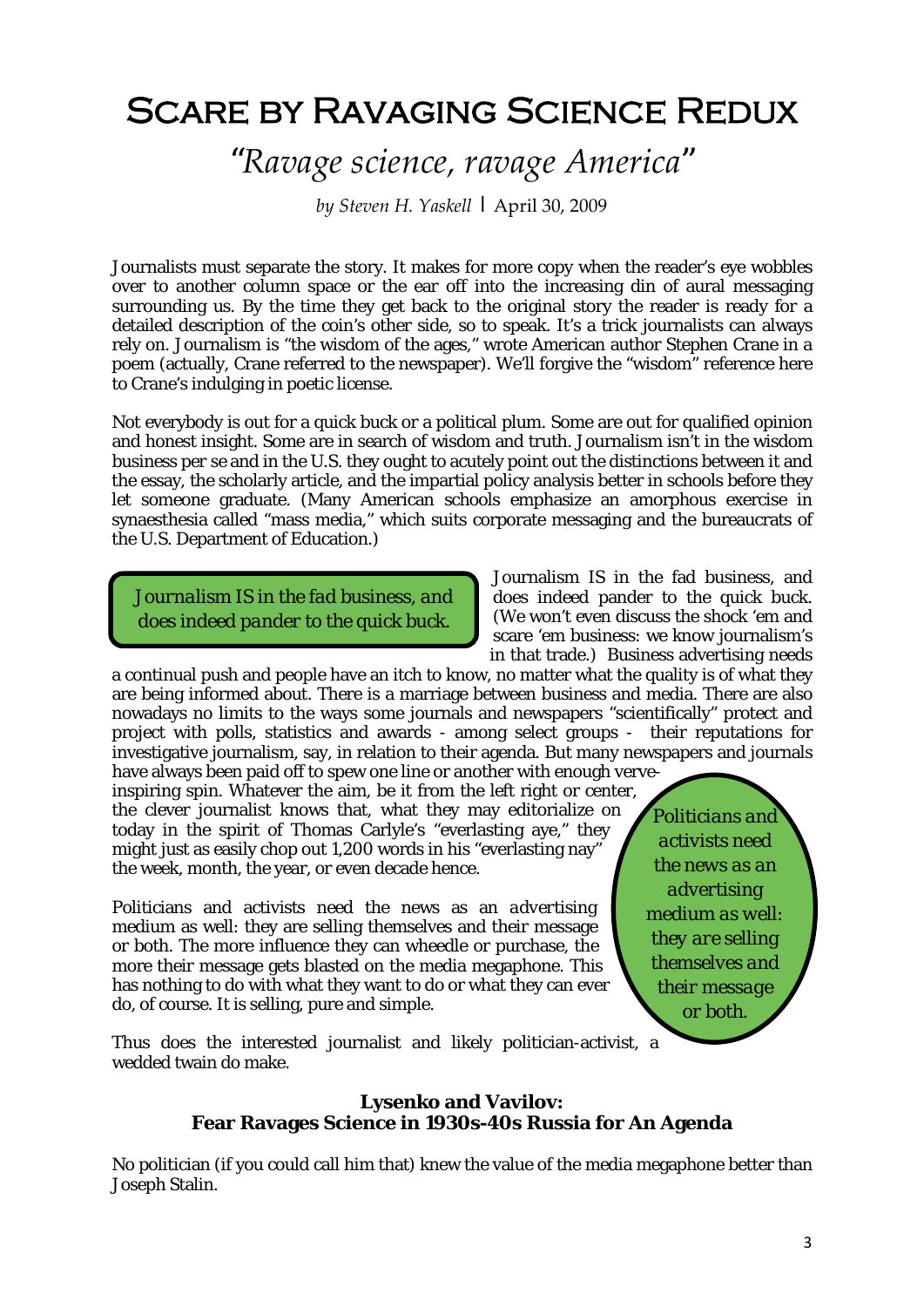He was the second most heinous *realpolitik* abuser of Karl Marx (who in and of himself was just your run-of-the-mill Platonist thinker with the best of intentions: alas, the road to hell is so well lined with these). V.I. Lenin was the worst. Two notable scientists who lived in Stalin's Russia suffered under him due to the megaphone. That would be the sad but true tale of Nikolai Vavilov and Trofim Lysenko.

We must have a touchstone in this woeful tale of two, and even if he is not the main cause of what is taking place today (for the roots of this beast lie in Stalin's and Lenin's time and deeper still, as well as all around) and even if he is not the same as Mr. Stalin in detail (much more like Huey Long Jr.) we must name him. Albert Gore Jr. In the light of Mr. Gore's assault on science via the atmospheric studies limb of it for political influence purchasing, and his probably unintended intrusion in the 1st Amendment's right to the free exchange of ideas and so, open inquiry, we'd best keep Nikolai and Trofim in view. What happened to these two is a perfect case of ambitious politicians ravaging science to abet an agenda and using the government, the media, and sympathetic activist groups to carry it out.

A book that describes Nikolai and Trofim's *travail* is Peter Pringle's recent book, *The Story of Stalin's Persecution of One of the Great Scientists of the Twentieth Century.* But let's outline the high points (Pringle isn't the first writer to wade in these waters).

It was the mid 1930s. Russia's Stalin had to get mechanized agricultural yield going in an immensely backward, illiterate nation. Theoretically his brand of socialism, or Lenin's before him, was the cure here, to include "socialist science." Science like all things social under the Marxist rubric could or must be controlled by the state and the philosopher king or kings in charge, in other words – the ruler. Stalin the ruler had to promise that his nation's farm yields would not only be vast for the sake of filling bellies, but that yields would be accomplished in a scientifically brilliant manner, far outstripping that of Marx's self-declared (and whoppingly-incorrect) obverse of Marxism – Capitalism.[i](#page-15-0) Thus did Stalin have a double agenda. He wanted, needed, to show up a dust-bowl suffocated, capitalist-driven America. His agenda required speed, group think and group cohesion he thought, as *nouveau-philosopher kings do* [ii](#page-15-1). The U.S. was succeeding via the open exchange of ideas on agricultural science and the politics of

*Science like all things social under the Marxist rubric could or must be controlled by the state and the philosopher king or kings in charge, in other words – the ruler.*

Roosevelt's Herbert Hoover-designed economic recovery package.[iii](#page-15-2) A poor but dogged scientist, Trofim Lysenko, locked in an *idée fixe* on Lamarckian evolutionary theory relative to plant growth had useless but hopeful methods to increase the yields Stalin wanted, fast. A careful and imaginative scientist, Nikolai Vavilov – well respected in Russia as well as outside it – was a botanical geneticist who indeed had the answers to many of Stalin's problems. But then, as they say in politics, came the "buts."

## **Talk About An Inconvenient Truth [iv](#page-15-3)**

Starvation loomed, no matter whose definition of science was being explicated in Russia: socialist Marxist or open Capitalist. It was getting harder for Stalin to paint pretty pictures of a lush, fat Ukraine (Russia's breadbasket) that he had already pogrommed into dystrophia by his psychotic tyranny which preyed on fear. What, if any, socialism was afoot there, then, was hardly a 1960s Sweden-style brand of it marked by pragmatism or selected Marxian precepts.

The political flashpoint occurred when the hopeful, easier-to-comprehend if useless methods of Lysenko could be blasted over the great media megaphone, whereas Vavilov could but (in terms of politics, that is) bleat out that such research would need time, money, more research (hence more brains) and international cooperation. Vavilov repeated this chain of "buts." Tired of Vavilov's inconveniently-admitted truth, as Stalin had no time and had little by way of important international cooperation, Vavilov became one of the "political enemies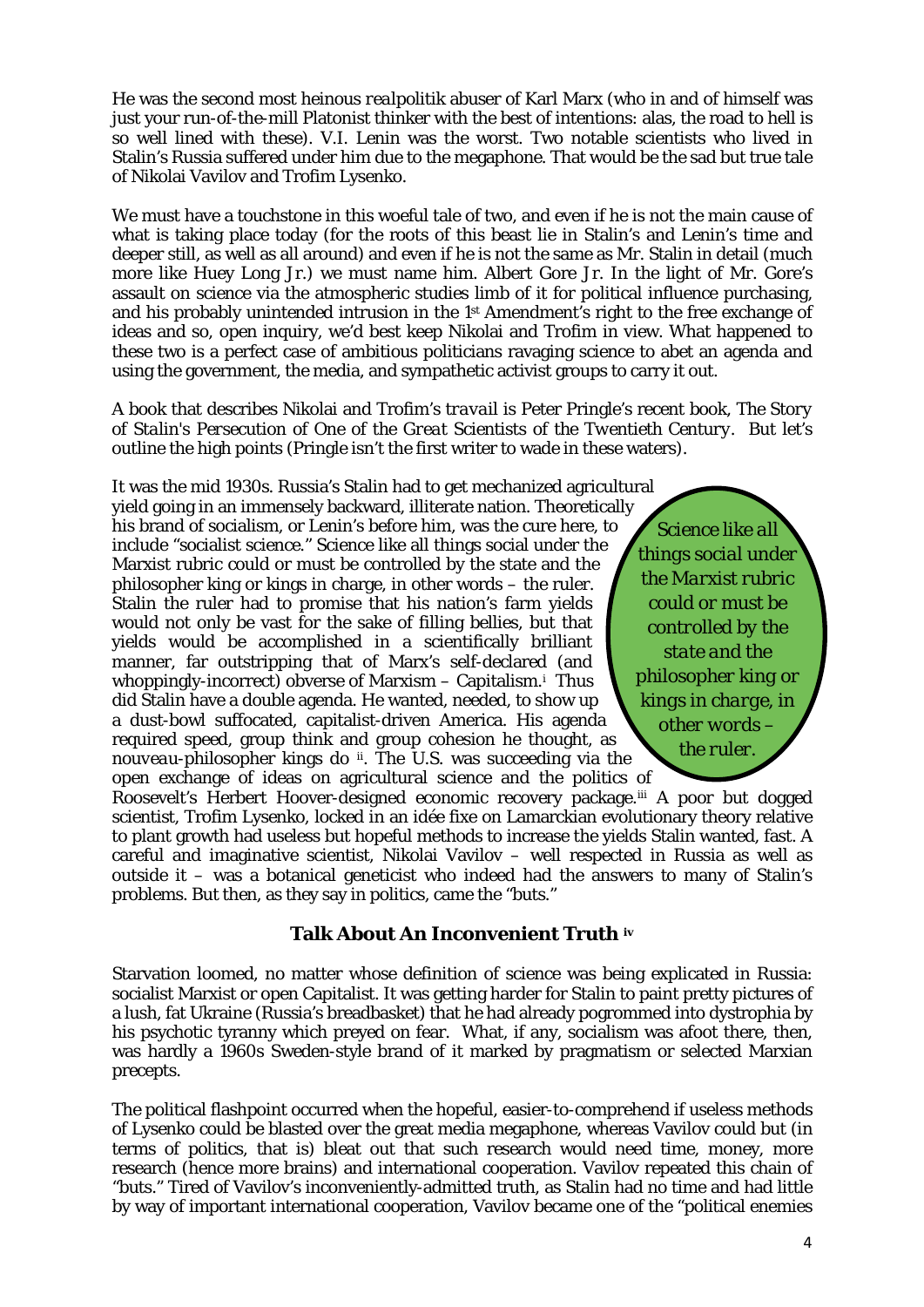of the state," as the phraseology then went. And, what was the state? It was the philosopherking-in-residence at the time: Stalin. He was a modern, more brutal model of a French-type Sun King who themselves were chips off of Plato's *Republic's* block.[v](#page-15-4)

*Real science will not, mostly cannot, align with politico-journalistic agendas.* Stalin had to keep a lid on almost incredible failures in planned economies which ravaged Russian technology, economics, and of course, agriculture. By "planned" is meant that the strategy was

to halt all action until corrected or adjusted by the state (ie Stalin) and his minions (the group of elevated elites) until fixed, then set back into motion. Since Lenin's time, things had only grown worse, since stopping things in motion to examine, study, report, fix, and release in such societal dynamics is technically impossible: it is the never-never land of historicist, pure-intellectual dreamers. Condemnation grew worldwide from pragmatists. Rather than admit anything was wrong Stalin reinforced the purging and brutality initiated by his predecessor. He worked his groups to stifle discontent and block truth from creeping out of the borders which he hammered a lid on. He chained science, that unwilling vestal virgin, to his agenda. But that never prevented hundreds, perhaps thousands of journalists in one part of the world, then called the west, from tooting the media megaphone of carefully-selected messages from Stalin's so-called Communist government.

Journalists IN Russia at the time knew what they had to do to stay alive: scream the message louder. Those "fellow traveling" journalists in the west went along for the ride, as it very often made good copy. For some in the west, what went on in Russia sprung from heartfelt causes they sympathized with as intellectually self-indulgent fantasies but knew nothing about up front, only to learn the pathetic truth too late  $\mathbb{v}$ . These guilty ones bought the idea of hold-in-motion-and-fix, and blinded themselves to debauchery and butchery, though it was plain to see even through Stalin's propaganda gauze. Some western writers were bribed to paint pretty pictures or were blackmailed to do so and otherwise could have cared less. Overall, they did not have to suffer the brunt of their Russian colleagues in terms of lost wealth and lives. It was easy to be a New York or London politico-journalist-*bon vivant* intellectual for such causes, rather than a Kiev or Moscow-based one. It was Fascism with a label of Communism stamped on it, with the Gestapo painted red.

But let's not ignore the science flashpoint between Vavilov, Lysenko - and Stalin. Real science will not, mostly cannot, align with politico-journalistic agendas. If enough applied science makes some

*No real scientist can predict how "world climate" will be in fifty years.*

agendas more than feasible, like Kennedy landing men on the Moon, it may work. But some things are just too complicated yet. In these cases no one can take an end of science, right or wrong, and make it obey a timed political agenda. No one can find out how, say, the total Earth climate operates under some kind of deadline. We just don't know and it's too plain hard <sup>vii</sup>. No real scientist can predict how "world climate" will be in fifty years <sup>viii</sup>. For only the Platonist philosopher and their believer dares state they can predict the future so far ahead in such proceedings, whether it be due to inevitable historical forces or activist-inspired climate model predictions.

Not even money fervently pressed into the most-deserving grantee's hands by science foundations and private or corporate funds can guarantee hoped for, pre-selected, or any kind of "pre" results unless lying has been put into play in these matters. Actual science papers, policy analyses, and essays can only report the sometimes dull and evidence-likely proto-truth, if evidence *truly weighs* in its favor and numerous honest vetted-in-the-field scientists who've studied it conditionally support it. Like Forrest Gump's chocolate box, when a scientist's mind fishes around in a problem, they may not know what they will scare up out of the box. Maybe a negative answer. Or perhaps another lead in the story like a detective on a case. Or maybe a puzzle piece that can be fit into the whole but seldom provides the whole answer, though it may give the whole picture wider breadth.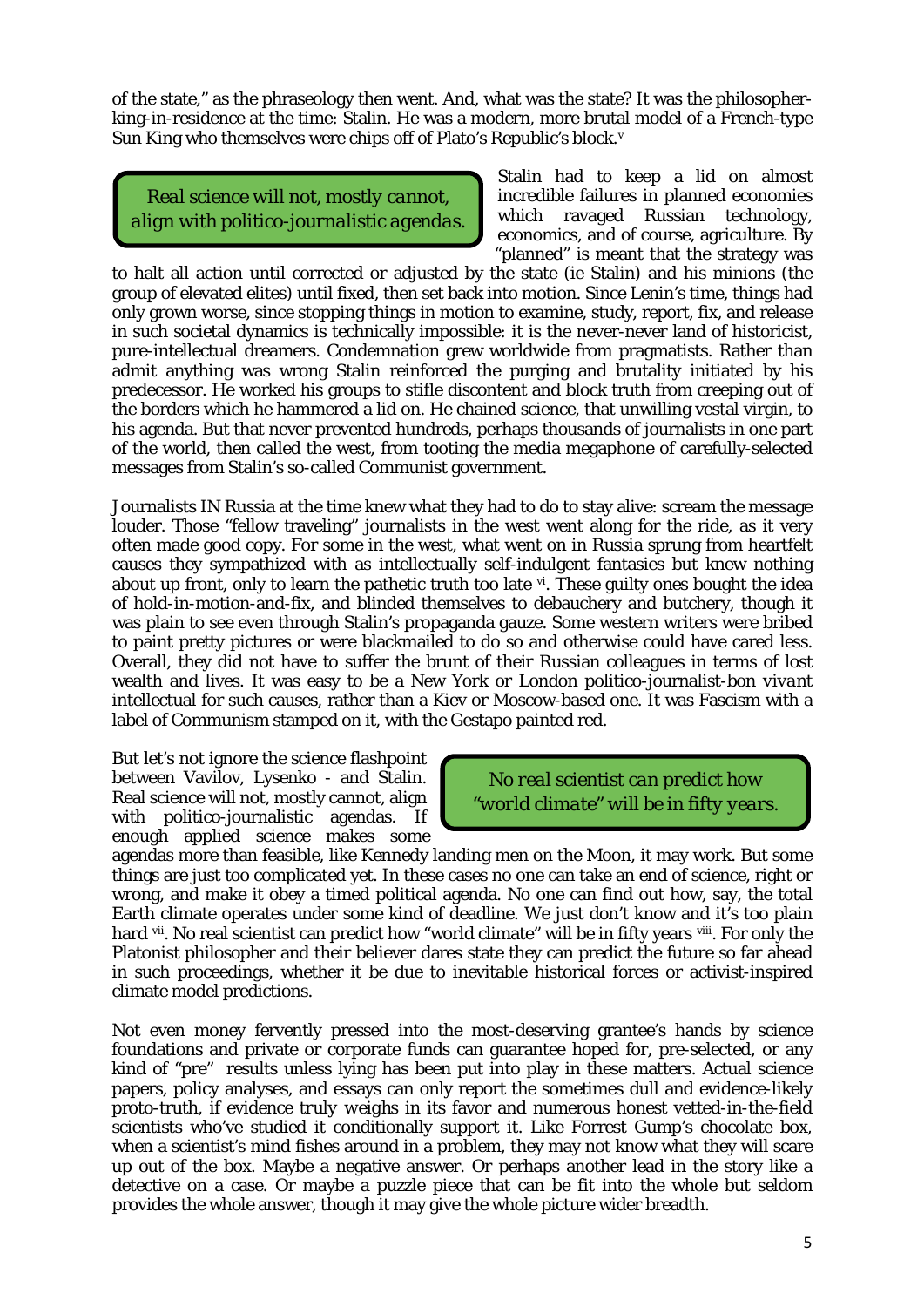We must assume that all real scientists are honest because those who are not instantly invalidate themselves and become something else. They may make honest mistakes,

*They do not, like Michael E. Mann, use faulty (there's three kinds of lies: plain lies, damn lies, and…) statistics to ignore if not erase crucial, exquisitely and painstakingly assembled proxy data to come up with a pre-planned hockey stick to show the folks.* real scientist does not deliberately wallow in that old adage by Walter Scott: "what webs we weave when first we practice to

deceive…" They do not, for example, like Sir Cyril Lodowic Burt, invent a few identical pairs of biologicallycondemned feeble minded to help bolster his theory that procreating feeble minds will automatically create new pairs of biologically-condemned feeble minds (called idiots) and hope that no one checks his data too hard. In Burt's case no one did for a long while. His game lasted from about 1918 to 1969. They do not, like Michael E. Mann, use faulty (there's three kinds of lies: plain lies, damn lies, and…) statistics to ignore if not erase crucial, exquisitely and painstakingly assembled proxy data to come up with a pre-planned hockey stick to show the folks.<sup>i[x](#page-16-2)</sup> The global scheme is too wide to understand (yet)<sup>x</sup> and in an attempt to push the puck over the blue line, underestimating multidecadal and centennial time scales and

however, which are duly recorded. But this is another thing. A

placing crucial data in incorrect places to flatten a thousand years of climate change until reaching current times was done. On more comfortable ground here, these were exaggerated upward. This confabulation was then duly announced on the media megaphone and the IPCC, and the eager politico-journalist-filled world waited for the pre-arrived at answer to the pre-finagled question to be announced, secure in the comfort that "their man" had the justifications emotionally salivated after. His game is still on. But unlike with Burt, more scientists and investigators dig up things faster today than once they did to uncover deceit. Statistics alone apparently *is* science for some "new" environmental scientists, just as climate models to them alone *are* science. Statistics and climate models alone are *not* science alone. Even when conveniently joined to frame an issue, together they are *not* science alone, should all the epistemology in the world flow after it.

Even the best of science "total stories" are theories still waiting to be replaced or altered massively, even repudiated: like Newton's *theory* of universal gravitation, and Darwin's *theory* of evolution, and Einstein's special *theory* of relativity. Everyone's welcome to try to kill them – by the strict rules, that is; not by politico-journalistic, statistical-shake-and-bake gunplay. Petr Beckmann tried to falsify Einstein for example and was wrong. But he did not attempt to trash Einstein, the man, and he himself was a recognized and good physicist. Scientists modify existing theories and then destroy parts of them, without reducing the whole. For example, the late Stephen J. Gould and Niles Eldridge modified Darwin's theory with a concept called punctuated equilibrium that is currently accepted. But Gould was a recognized and good paleobiologist. He never trashed Darwin, the man.

*Science is a means of enquiry that proceeds like a comet through space, burning, losing parts, adapting, refining and growing bigger and brighter, alternately smaller and dimmer, and altering direction.*

Contra politics and Platonist ideology (classical Grecian at the root) – and especially contra the simple label-associationism of the Aristotelian operating oil of journalism – science is a means of enquiry that proceeds like a comet through space, burning, losing parts, adapting, refining and growing bigger and brighter, alternately smaller and dimmer, and altering direction. It is as non-linear as the things it seeks to describe or the problems it tries to solve. Science was borne out of natural philosophy a mere 400 years ago, was wedded with hard mathematics (not the weak sister statistics) as its primary measurer, and compared to any *new* version of whatever is manufactured out of the *ancient* brewery of classical Greek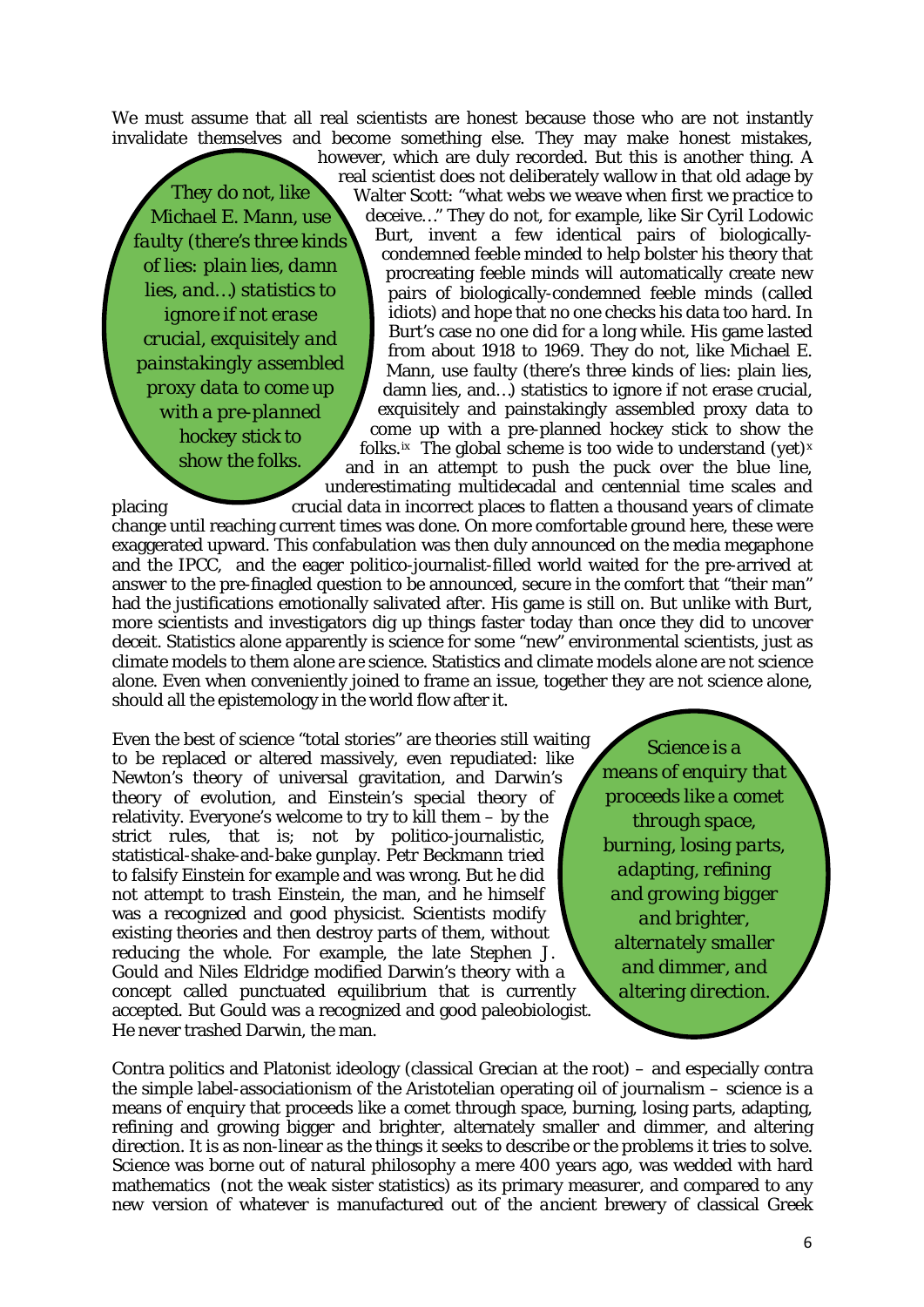philosophy (pushing 4,000 years in age) is extremely young. A true descendant of philosophy, science is particularly amoral. Antimonies, or reasoned contradictions, abound: emotion does not apply in the last reckoning; bodily waste for some things is food and even medicine for others, etc. As it drops in and out of questions posed, experiments conducted, and falsified theories amended or abandoned it leaves in its applied path good things like penicillin, more weather resistant crop seeds, Saturn V rockets and bad / inefficient things like nuclear bombs and fossil-fuel powered engines. (Don't blame them if your untrammeled appetite for oil-using things makes some old junk too popular.)

Some ideas originally termed invalid sometimes spring back to life, valid in related contexts. Some of the best scientists, unlike in almost any other field, are often ones who are sometimes honestly and most brilliantly *wrong.*

Call this the scientific method if you will.

To politicians and an eager, progress-conditioned public and the business people who supply them these sound like indulgent, time-wasting ramblings when described, or excuses when a "no" or "we do not know yet" answer appears. For among us walk the old men (the Classical Greeks) and the new (the scientists).<sup>[xi](#page-16-3)</sup> Human understanding comes slowly to this world. It is hard to convince the many who wallow in the *new* fads derived from *ancient* thinking that the tender shoots of *young* science must be protected in its processes, as this kind of mental process in and of itself is extremely *new* to humans. The price of this newness to human consciousness is that it requires an open society that openly encourages open, honest minds, at least while they're "doing" science.

When Vavilov tried to be convincing regarding hybridization he fell into the obvious complexities most real scientists deal with daily (especially genetics, which was then in its infancy). His "buts" sounded to Stalin like he was a lying fop (he was handsome for a plant biologist and was a snazzy dresser). Lysenko, much less the scientist, looked the part of the humble common person so well admired in the building-sized posters of "industrial man" that adorned tall walls in red, then. His science being thinner and specious, it was much the easier to explain. The journalists could catch the dumb-downed beat and slapped thumbs up labels on it in the best journalistic tradition. Additionally, they responded instinctively to the smell and sound of the just-plain-Bill peasanty look of Trofim Lysenko that added that little, extra seedy touch so admired in socialist man imagery then. The megaphone drowned Vavilov out, most likely to the tune of "sleek, well-fed, overly-dressed bourgeois".

#### **From Red to Green: It's All Activism Just the Same**

The fads change in ideologies and journalism. Only scientists change science. Fads often color politics and increasingly, businesses that are sensitive to the political winds in order to protect profits corporate or otherwise. You can always lift up

*International Communism leagues had the color red as a collective sense identifier then. The new colophon for this recent splurge in historicistactivism is the color green.*

an end here and give it a spin and then, the politics moves amid the willing or the unwilling. You'll sell more copy or keep the candidate or leader in the limelight in other words. International Communism leagues had the color red as a collective sense identifier then. The new colophon for this recent splurge in historicist-activism is the color green (red is dead). But the urge and ancient methodology, colored *new,* is the same. Rather than being embedded in a section of nation states in some kind of bilateral configuration equal with the free nations, the new red is non-linearly spread like a paint-brush splash across the multinational landscape in dollops of green. It is held in a fixed pose by a United Nations that is much less of a political union than a confederation of loosely-associated bureaus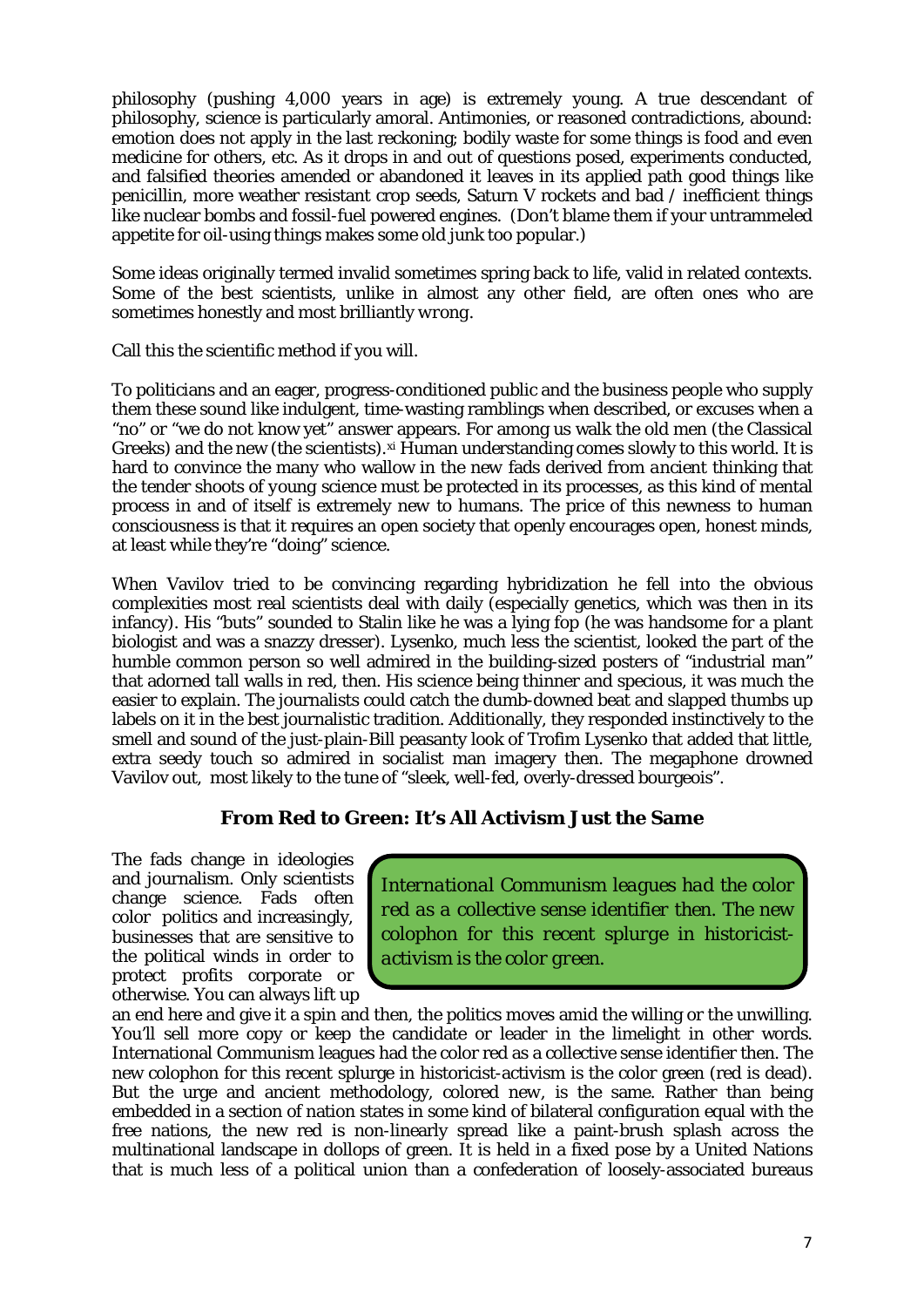mimicking the doings of real nations (and mimicking the name of the vastly powerful political union the United States).

All this is a negative inheritance of the Cold War, won by the nation states of the west, which freed those in the thralls of historicist/activist-founded nations, come down to the modern age from Plato's time as late as the 1980s. When these broke up for good by 1991, the Marxists-without-portfolio took to the streets in earnest and quickly discovered the university social science departments and for-profit publication and not-for-profit

publication departments and organizations. Many formed not-for-profit lawyerly caucuses with left activist intent, most of these in the west being the brainchildren of those educated in 1960s western universities.

*When these broke up for good by 1991, the Marxists-without-portfolio took to the streets in earnest and quickly discovered the university social science departments.*

Perhaps the new green variety of the beast is best ensconced in the U.N. (is the United Nations anything but an institute except when relied upon in the extremes of political catastrophe, which truly *are* rare?) The U.N.'s IPCC can be the new Directorate of the Proletariat in everything but actual power over nations, unless said nations give it to them. They won't. These nations can't afford to. But enough funds can be obtained by the IPCC out of U.N. donations to give its traveling show a nearly perpetual spin – until they get tired, of course, or when the fad fades or turns color, and it will. Green apologists and delineators can subsist on their grants and in college tenured seats, and continue to harass publications and parts of nation state bureaucracies from their non-profits. Let them broadcast with loud horns their message off the U.N. until they hear the sounds of their own voices bounce on back to fill their ears. Allow them to badger industries who are willing to sprinkle advertising or even serious change over their follies[.xii](#page-16-4) Better here than as the definition of power and purpose in functioning, practical political entities like a modern-day Hungary, which had once tragically been steered by reds, or Malaysia, which the reds had once attempted to steer.

*But, who's concerned with the truth here, anyway? If stopping "carbon dioxide emission" is the new chimera, the new bête noire of green ideology (as Marxism had Capitalism) we can count on never reducing what is essentially a fertile gas produced by almost everything that lives, and which can be stored anywhere.*

If any practical good comes of green activism it may be the putting to work of thousands of persons assembling solar power panel units and wind turbines, neither of which will limit carbon dioxide one iota. But, who's concerned with the truth here, anyway? If stopping "carbon dioxide emission" is the new chimera, the new *bête noire* of green ideology (as Marxism had Capitalism) we can count on never reducing what is essentially a fertile gas produced by almost everything that lives. and which can be stored anywhere.<sup>[xiii](#page-16-5)</sup> We will, however, help convert human energy technologies and this is a good thing (solar power electrical car battery recharging plants for instance). But speed and accuracy, and lack of cost, won't define it "this way."

Worse, "this way" is trashing the scientific method, and consequently it trashes an aspect of the American Bill of Rights, and raises up liars or the worst of the mediocre in scientists' and the explicators or science's place.

## **"There is a Specter Hanging Over the World, the Specter of Green"**

Paraphrasing Marx's famous line above to replace the word "Communism" with "Green" and "Europe" with "World" is the political focal point to bring about change in energy policy and technical production. Alright.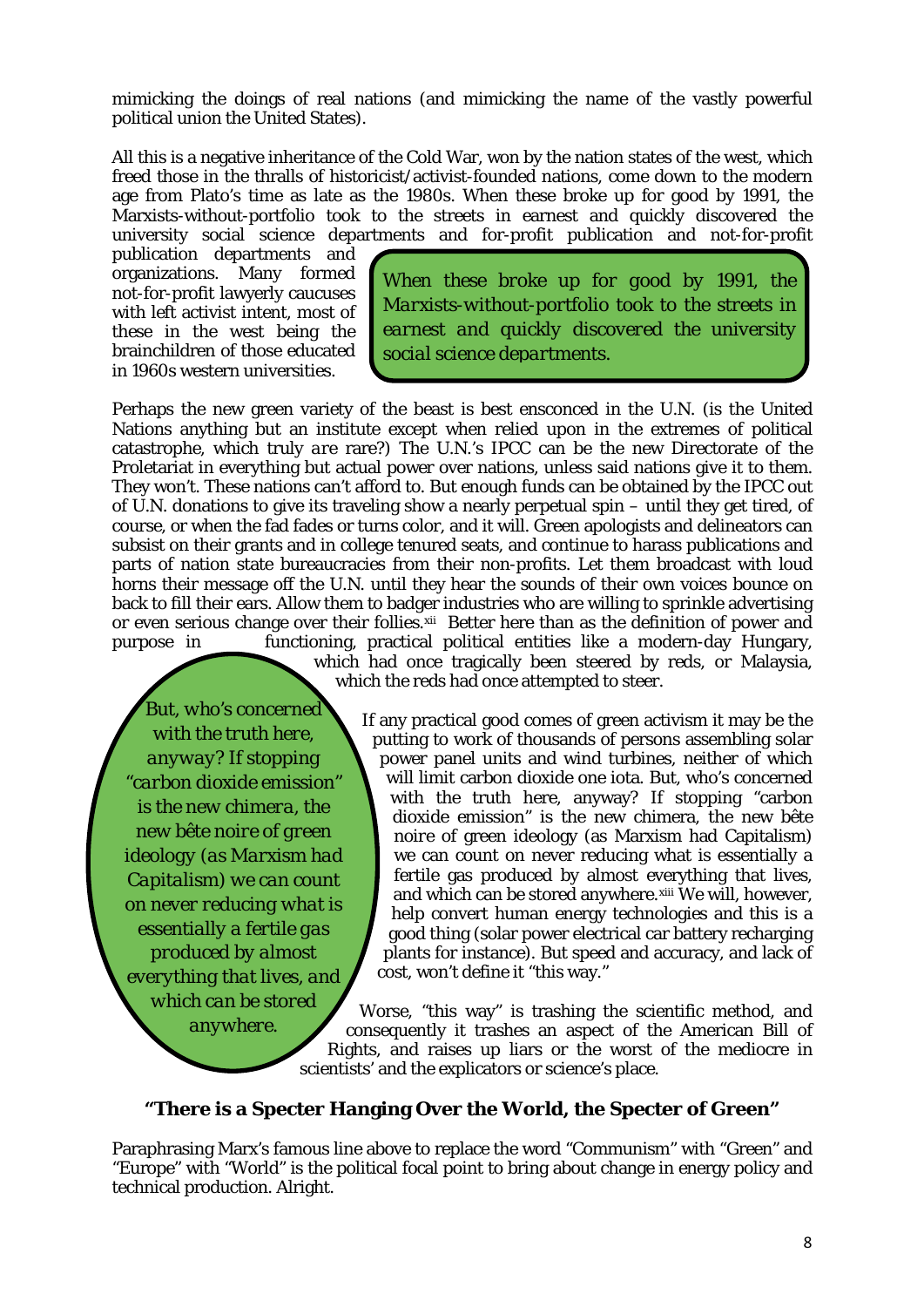*Worse, "this way is trashing the scientific method, and consequently it trashes an aspect of the American Bill of Rights, and raises up liars or the worst of the mediocre in scientists' and the explicators or science's place.*

But it is not unlike that hoped for by Marxism taking incorrect root in Russia, thanks to V.I. Lenin. (Marx was hoping for Germany and England). But the heady formula of social alteration of Marxism, the American variant being Adlerian, was seen to be just as good a strategy by Mr. Gore's followers as any to help induce change. Whether he knew it or not Mr. Gore was under the heavy sway of Adler's take on Marx in his political training at Harvard (pure Marxism doesn't believe in politics – just revolution). That coincided not mysteriously at all with the Black Panther movement, Women's Liberation, and adversarial, "radical" environmentalism, ie, the kinds of goals Alfred Adler would have liked. Very effective in manipulating psychology to affect socio-political change, and preying on politics with an activist bow and arrow, it doesn't work too well when you attempt to seize a limb of science

and then proceed to thrash the heads of actual scientists worldwide with

it, mainly through the megaphone of the media, the caucus, and fudging figures and definitions in science to bend it passively to fit an agenda.

I would call this indulgence of Mr. Gore and friends a true Marxist-Leninist tactic. This drubbing, of course, is intended to show what kulak fools these out-of-style old fogies are to the over-stimulated "masses" (formerly the American people, for example) who don't understand them anyway.[xiv](#page-16-6) Or shouldn't says the politico-journalist pied pipers among them who probably do not even know what they are doing. They're just having fun, they think, and making cash in some cases. They are saving the planet and it feels good or relieves guilt.

*I would call this indulgence of Mr. Gore and friends a true Marxist-Leninist tactic.*

with Jay-Leno types. The institutions these poor people in many cases work in have to place out disclaimers, stating that their (in some cases distinguished) associates' views "do not necessarily reflect that of the institution's." Mind, these people are those who refine your antibiotics, your agriculture (food supply), communications (your new iPhones and iPods) and energy supply (fossil still, sorry…they need time to convert it). Briefly, they refine and improve most areas of your lives. The applied ones, who generally get paid, depend on the theoretical ones, who generally do not, for pure ideas and methodical correction or support. Laughing at them and trashing their reputations with suggestions to *The Letterman Show* should be thought over before execution.

But the aims of altering technologies, I am sure Mr. Gore would unrelenting uphold (who is absolutely not a scientist, but is absolutely a former journalist and politician) should not be confused with the goals.

Propaganda they have been told is a good thing. But scientific reputations that took years to build and pain to maintain are now the common laughing stock and target of an hour

> *But the heady formula of social alteration of Marxism, the American variant being Adlerian, was seen to be just as good a strategy by Mr. Gore's followers as any to help induce change.*

*And like Messrs. Lenin and Stalin, Mr. Gore refuses to be debated.*

As urban legend (?) has it, Lenin was said to have quipped that "you cannot make an omelet without cracking eggs." He also may or may not have coined the term "useful idiot" (not to be confused with congenital idiocy, which

cannot be helped) when he wanted a message spread without much cost, but with a great deal of enthusiastic effectiveness. And like Messrs. Lenin and Stalin, Mr. Gore refuses to be debated. Well, he may allow it, I suppose, when a "hegemony of newly-assembled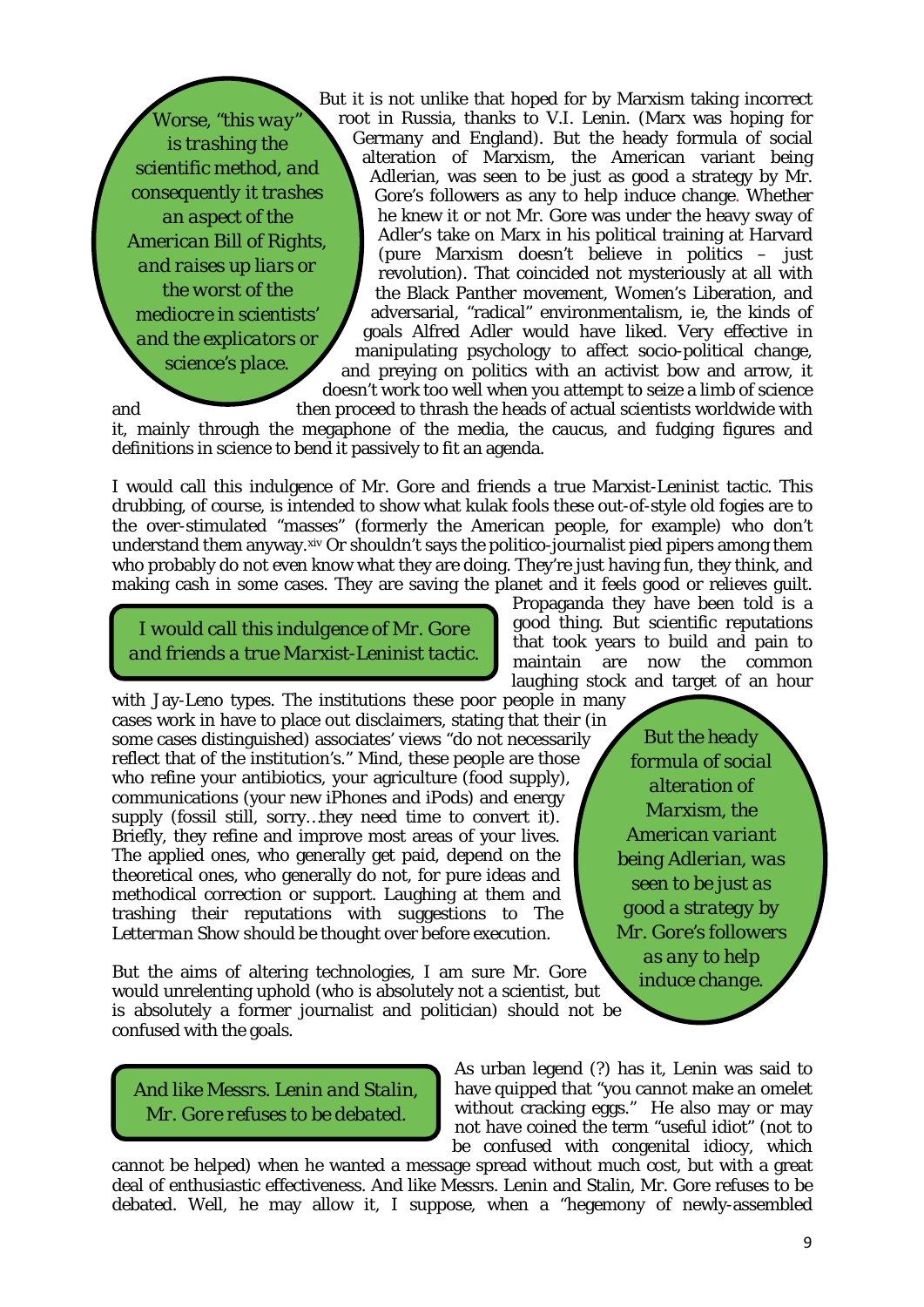technologies replacing fossil fuel power" exists upon the globe. Then, presumably, from off Mount Parnassus Mr. Gore will descend, regaling us with tales of what his role had been in this great mission, like his purported discovery of the Internet. Would that it were achievable, stopping the world like a car at a gas station to fix it before we let its wheels spin again over the road. We see how successful those two non-debaters, Lenin and Stalin, had been in achieving "a hegemony of Communist states internationally" without the benefit of criticism and the cooperation of qualified persons seeking to fix things while all was in motion, part by part. Or as President Barack Obama would say, "one brick with one calloused hand" at a time – as the world is in motion. Mr. Obama is right: that is how things are fixed. Mr. Gore and everyone who is so inclined is wrong. All they rouse is rabble.

#### **The Cost To Science and Popular Science, and Tender Science Enquiry in the American Republic in General**

Let's talk about the American guaranteed right of free exchange of ideas that is embedded in the 1st Constitutional Amendment for a moment. Chopping into it Genghis-Khan fashion with an activist battle axe is most likely an unintended effect of Mr. Gore's directly or indirectly (it's hard to say which) provoked Adlerian activism, however well intended (recall the road to hell). Such activists (not Mr. Gore) got the Supreme Court, after all, to twist flag burning around in the 1st Amendment to represent a form of free speech. So you can do all kinds of synaesthetic things with Constitutional amendments. As an American himself, he cannot be after the nullification of this basic freedom. (Does he even know?) It is certainly the intended effect of *some* of his "useful idiots," many of whom are an abundant assortment of post adolescents with hormonal axes to grind, or many others who have not matured intellectually. Others, still, are grim foreigners who would gladly see this freedom perverted as much as possible in

*Let's talk about the American guaranteed right of free exchange of ideas that is embedded in the 1st Constitutional Amendment for a moment. Chopping into it Genghis-Khan fashion with an activist battle axe is most likely an unintended effect of Mr. Gore's directly or indirectly.*

America. How many of these devils warm seats in the U.N. is anybody's guess. But I am sure that great American, Mr. Albert Gore Jr., had not counted on that.

Harassment of popular American publications in this regard, especially science ones, is the *left*-foot forward into editorial boards of a threat of loss in sales revenues, should the big lie of carbon dioxide poisoning and superheating Earth be challenged. Even obliquely. (In the realm of national research grants, the threat is the loss of the grant.) Like newspapers, after all, publications like *Astronomy* magazine and *Scientific American* depend on subscription and counter/shelf revenues to survive, let alone thrive. The tactic of spreading fear, and almost limitless (if in many cases brainless) intelligent-sounding rubbish into the email and SMS message boxes of untold numbers of contributing editors on such publications is not

*It is certainly the intended effect of some of his "useful idiots," many of whom are an abundant assortment of post adolescents with hormonal axes to grind, or many others who have not matured intellectually. Others, still, are grim foreigners who would gladly see this freedom perverted as much as possible in America. How many of these devils warm seats in the U.N. is anybody's guess.*

new. In the red Russian Soviet period, after you smeared a reputation or an idea *en masse,* with letters and smears, you could then get into the more sensual French Revolution-type gratification of helping to arrest, torture, and kill said uncooperative journalist(s) and editor(s). All were held thrall to the print or radio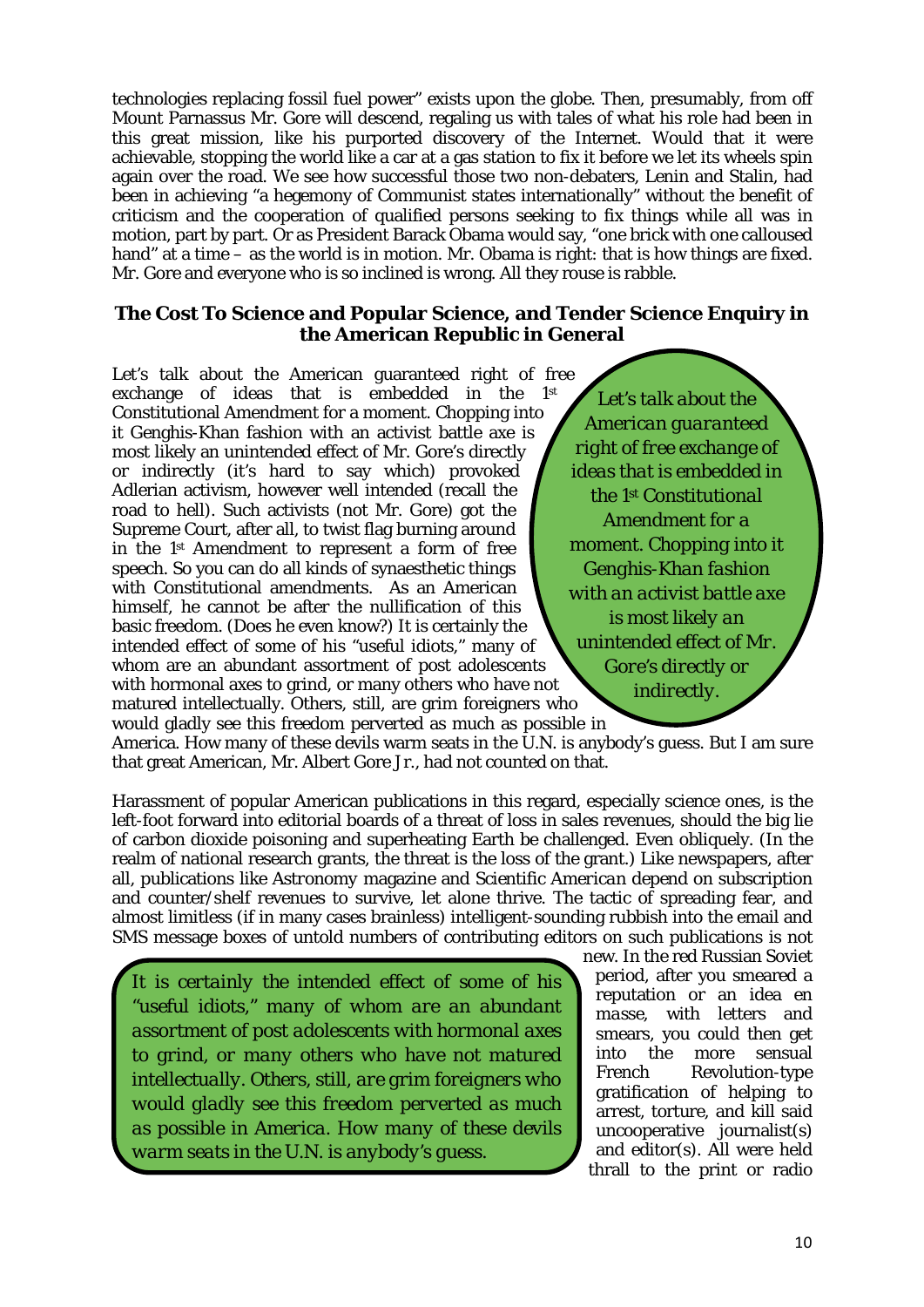media then prevalent. Next step was to simply shut the press or radio station down and paint a red hammer and sickle over it.

Russians were crude if effective.

It is more sophisticated in America. Such moves would be counterproductive there. Not only is it too decentralized in the U.S. to make this work (your editor-killing would also wind you up in one of the comfy, if stifling, jails the republic builds with boring regularity). In the green Americoactivist period with at least three more forms of continual interruption since Stalin's day, you can torture by verbal or voice mail harangue, and threaten by spreading agitprop. For instance, "many scientists say" (and then add the tag line: "carbon dioxide in parts per mille is destroying the planet", etc.); jeer, and accuse your critic of doing exactly what *you're* doing : "he must be paid by some group with an agenda," and then you erase the words "eco-greenism" and fill in "oil-lobbyism" instead. To perfect a "perfect eight" of cyclical rabble rousing, this causes a chain reaction of abuse from such vested interests as the American Oil Institute or other "conservative right" lobbies, which in turn, emboldens the leftist class-enemy identification

*Dumping enough abuse after awhile tires and alternately scares the collective wits out of enough American editorial boards and acquisition editors to make them do whatever "the masses" (ie, the "useful idiots") say.*

system even more.¤v Enough of this gets that loose confederation of activists in your employ or sympathy to literally start killing a publication's *sales*, instead of its *messengers.* Dumping enough abuse after awhile tires and alternately scares the collective wits out of enough American editorial boards and acquisition editors to make them do whatever "the masses" (ie, the "useful idiots") say.

Stalin and Lenin killed the message *and* the messenger. How crude, how ineffective.

# **And the Children Shall Lead**

Today, Mr. Gore is the banner focus. The drawn chiseled jaw of Lenin is replaced by the more homey Gore visage of classical *Star Trek's* least-popular episode's lead character, Melvin Belli as, wouldn't you know it, *Gor*gon. Well, Gorgon compels the children to slay their parents so they can avoid tedium and discipline and lead via his message. But then Gorgon (classical Platonist philosopher king) in turn starts to lead *them –* cruelly and

*Mr. Gore and his self-placed, high profile apologists and low-placed useful idiots (this was Lenin's term: not mine) do this in a more sophisticated manner, lowering the noose over the free person.*

destructively. Mr. Gore and his self-placed, high profile apologists and low-placed useful idiots (this was Lenin's term: not mine) do this in a more sophisticated manner, lowering the noose over the free person. I would hasten to add here, not only American. The message is stifled, and the *career* or *business* is killed, instead. A slower poisoning of a body politic is more effective over an active, mobile people (like Americans) than an obvious bludgeoning of it. It is very efficient as well: when the career spot is freed up, you have freed a place for a new apologist who has been salivating for the job (slash grant). It is stasis used as a kind of force and this is clever. Also, business death in America can spread fear there, best.

What do editors at *Scientific American* or *Sky & Telescope* fear? The fear comes when the editor or contributing editor is afraid of losing their position via poor sales or too many negative reviews (there's no business like show business). If he or she is afraid of this, try getting them to even consider publishing an article that, say, questions the human destruction of the planet by showing evidence for natural deterioration in any way, when this message is being warded off with a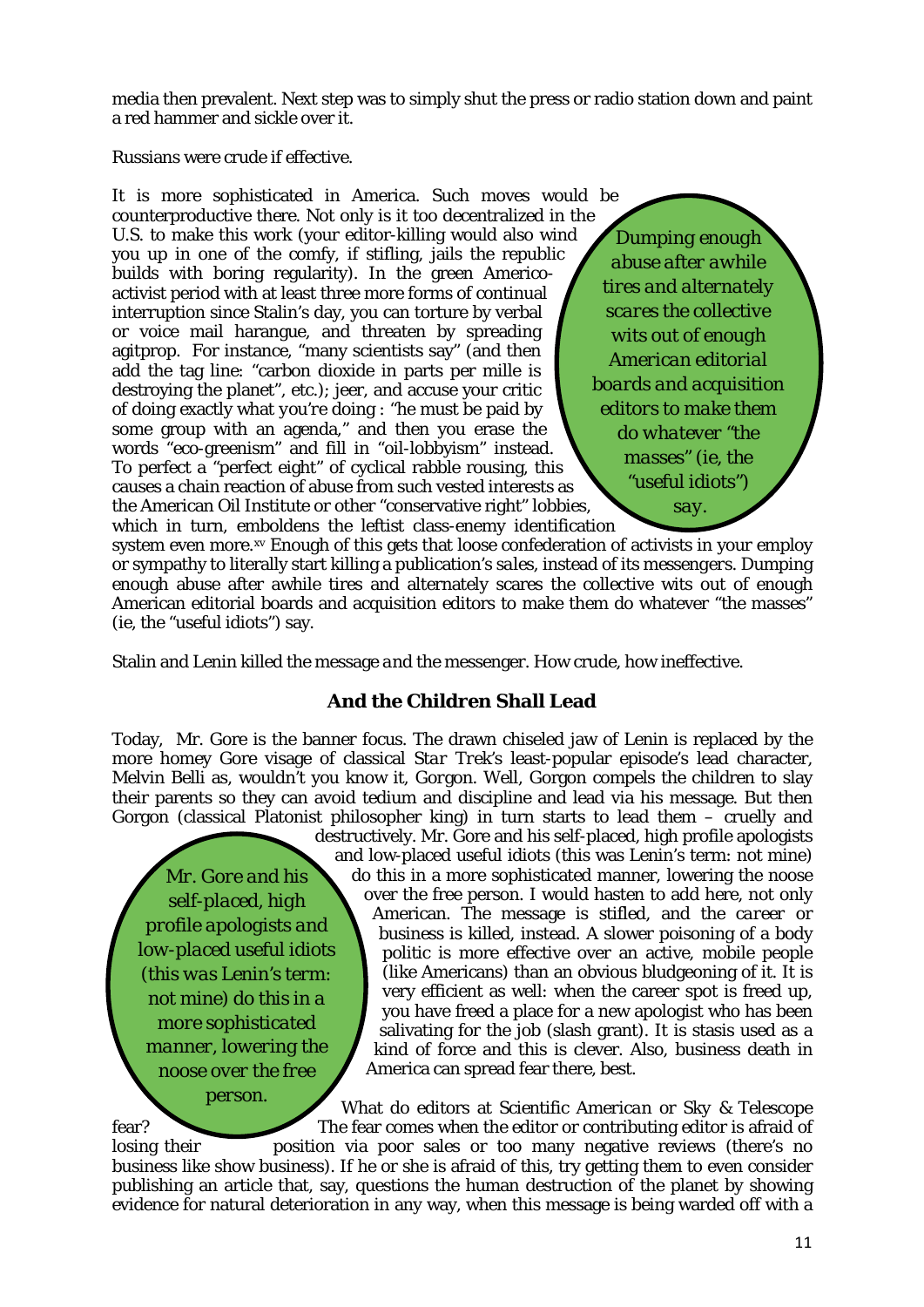Teflon sheath of spewed abuse, carefully timed, as the children lead. So these sorts of editors will act courageous in every aspect, except that particular one which could damage their career or get them fired. (Or, should some useful-idiot editors be getting paid not to publish certain things, or to buy high-placed articles that "go against green" and hold them hostage, they had best not get caught.) And since there is one exception to this rule, these persons have been made cowards, courageous only insofar as they might feel that, by playing along, they will ride out this storm until reason once again prevails.

But, who will make reason prevail in science's public domain in these matters if *not* them?

You may ask where Mr. Gore came upon this wonderful practice we now see eating into American tax dollars, businesses, and the Bill of Rights (was

*You may ask where Mr. Gore came upon this wonderful practice we now see eating into American tax dollars, businesses, and the Bill of Rights.*

it by watching that episode of *Star Trek* in 1968?) Obtaining a political science degree at Harvard University in those heady, fad-filled, crazy Gallic [xvi](#page-16-8) days of the 1960s activist leftist Adlerian-staffed America school administrations had a lot to do with it. Psychological badgering via political activism was a lot more effective a means for impatient baby boomers to achieve their ends in the U.S. government than un-distilled, sour-faced, shoot-them-alland-take-them-over, plain ol', run-of-the-mill Marxism after all. Cutting their baby teeth on taking over college administrative offices, they grew their full set in stuffing the U.S. government bureaucracy with suit and tie Mark Rudds later [xvii](#page-16-9). As Mr. Gore was by no means alone then in this hysteria, with their Gallic co-conspirators fanning the more open U.S. press flames (since the French have a lid on theirs) Americans have this infection to deal with in the totality of the American body politic.

The body's still feverish because of it forty years after the "Summer of Love."

# **xvii[i](#page-16-10) McCarthyism Has a Left Foot Too**

My co-author in a book that obliquely challenged the carbon dioxide "threat to the planet" [xix](#page-16-11) (by pointing out the variable nature of the  $\bar{S}$ un – and how we could be in for a natural reaming by it) Dr. Willie (Wei Hock) Soon of the Harvard Smithsonian Center for Astrophysics (Cambridge, Massachusetts, USA) was summoned to a U.S. Senate committee hearing with then-Senator Jeffords as his interrogator. The hysteria in part was that solar astrophysicist Dr. Soon was taking funds from vested fossil-fuel industry interests when it wasn't the case, and the matter of certain publications who took Dr. Soon out of context and in some cases, just lied about interviews they never gave. $^{xx}$  $^{xx}$  $^{xx}$  In any case the real purpose of those hearings, where Dr. Soon was grilled, Senator-Joe-McCarthy-in-front-of-a-commiefashion, was to pull him across the coals of his demonstrated non-belief - and active scientific rebuttal - of the underpinnings that holds up carbon dioxide destruction of Earth. A lot of this was also to protect Michael E. Mann: or to prove his weakness and falsity. (But Dr. Mann has not been so cheerfully handled as Dr. Soon.) Now, the irony of then-Senator Jeffords, a Republican-turned-Independent but in any case surely someone who would have hated Joseph McCarthy, playing the McCarthy role in this tax-dollar staged drama, was probably lost on him. I would not be surprised if it was lost on Mr. Gore either, if he knew.

*Russians were crude but effective in their terror. But the crudity of the North American case has come in, if the Jeffords hearing with Soon was not itself terror.*

Russians were crude but effective in their terror. But the crudity of the North American case has come in, if the Jeffords hearing with Soon was not

itself terror. Scientist Timothy Ball of Canada received death threats from doubtlessly the useful idiots for protecting actual agricultural and economic interests in his nation by siding with truth, and thus, science. Richard Lindzen, still at MIT in Cambridge, Massachusetts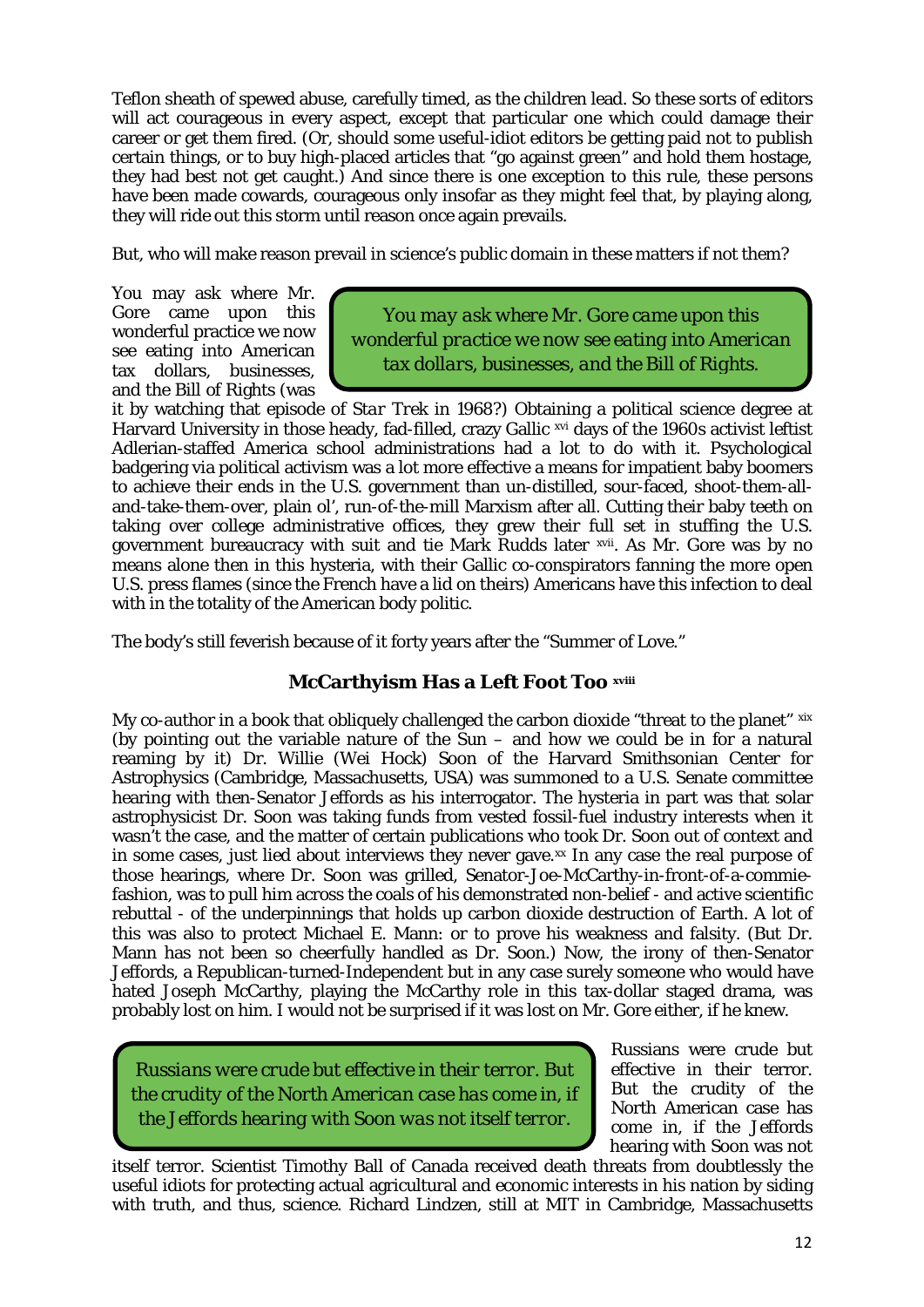USA has heard of (unwilling) death bed "conversions" [xxi](#page-16-13) over to the belief system called the carbon-dioxide destruction of Earth among heretofore unwilling atmospheric scientists, and outlines in detail some of the tactics of Mr. Gore in positioning his former administration members in various pressure-point government agencies (and hence, the grant-seizing fear). For instance, the likely Dr. Anthony Socchi, a non-scientist, on the scientific board of the

*Outlines in detail some of the tactics of Mr. Gore in positioning his former administration members in various pressure -point government agencies (and hence, the grant-seizing fear). For instance, the likely Dr. Anthony Socchi, a non-scientist, on the scientific board of the American Meteorological Society.*

American Meteorological Society. What a non-scientist has for business on something like an actual scientific society's scientific board is anyone's guess. Dr. Lindzen urges that professional science in America be stripped of a lot of its funding, since it is mainly swayed in the direction of pre-selected grantees looking for the pre-given answers, anyway. Dr. Lindzen asserts, rightly, that this is not just the matter with greenhouse gases (ie, carbon dioxide) already being identified as the globe-killer before it was even proven in supporting national funding. It is the problem with many other *a priori* research agenda claims that dole out money for additional funding to support preplanned answers for already-in-place bureaucrats (ie, former politicians from earlier administrations) grabbing grant funds.[xxii](#page-16-14)

When even *popularizers* of science have to steer clear of certain parts of science to describe, it is bad news. But, no editor or group of editors or writers on any magazine or in any society should be forced to kneel for someone's agenda for

whatever reason whatsoever. (The same applies for federal grant seekers.) These editors' and writers' right to free exchange - and thus publication- of ideas is being trampled. That they allow this means they are weak and have been weakened. (Granted, there are some editors who are paid to write "a certain line": but, *science* magazines?) Especially those who had openly published on the currently no-speak agenda before? Some American popular science journal editors like to take swipes at apparently allowable targets of anti-science like Kansas school board ignorers of Darwin's theory of evolution, or the UFO guys, who are probably rightly categorized for being nuts  $-$  if of a loveable sort. But these editors hide under their chairs when global warming by any means other than "Al Gore's as usual" comes up. This is never so obvious as when popular nature science magazines politely turn away provocative articles that would open up the freer exchange of ideas. Why?

Al Gore and his potent decentralized and in many cases paid lobby, appointed by him into the U.S. government bureaucracy or anywhere outside it, don't want any freer exchanges of ideas here. Here the 1st Amendment does not apply for Americans, as Mr. Gore and his followers amply demonstrate by their collar-grabbing tactics with scientists, science writers, editors, journalists, popularizers, and curious students who "won't listen." (The many who do are amply rewarded in the group.) Just make sure you've purchased your carbon credits (ie, the right to "pollute") like Mr. Gore already has, which might possibly mean your right to breathe. (Wait a second! He's a millionaire! What's it going to cost the regular Joe like you?)

*But these editors hide under their chairs when global warming by any means other than "Al Gore's as usual" comes up. This is never so obvious as when popular nature science magazines politely turn away provocative articles that would open up the freer exchange of ideas.*

They are involved in cracking eggs to make omelets, you see. I leave the rest to your imagination.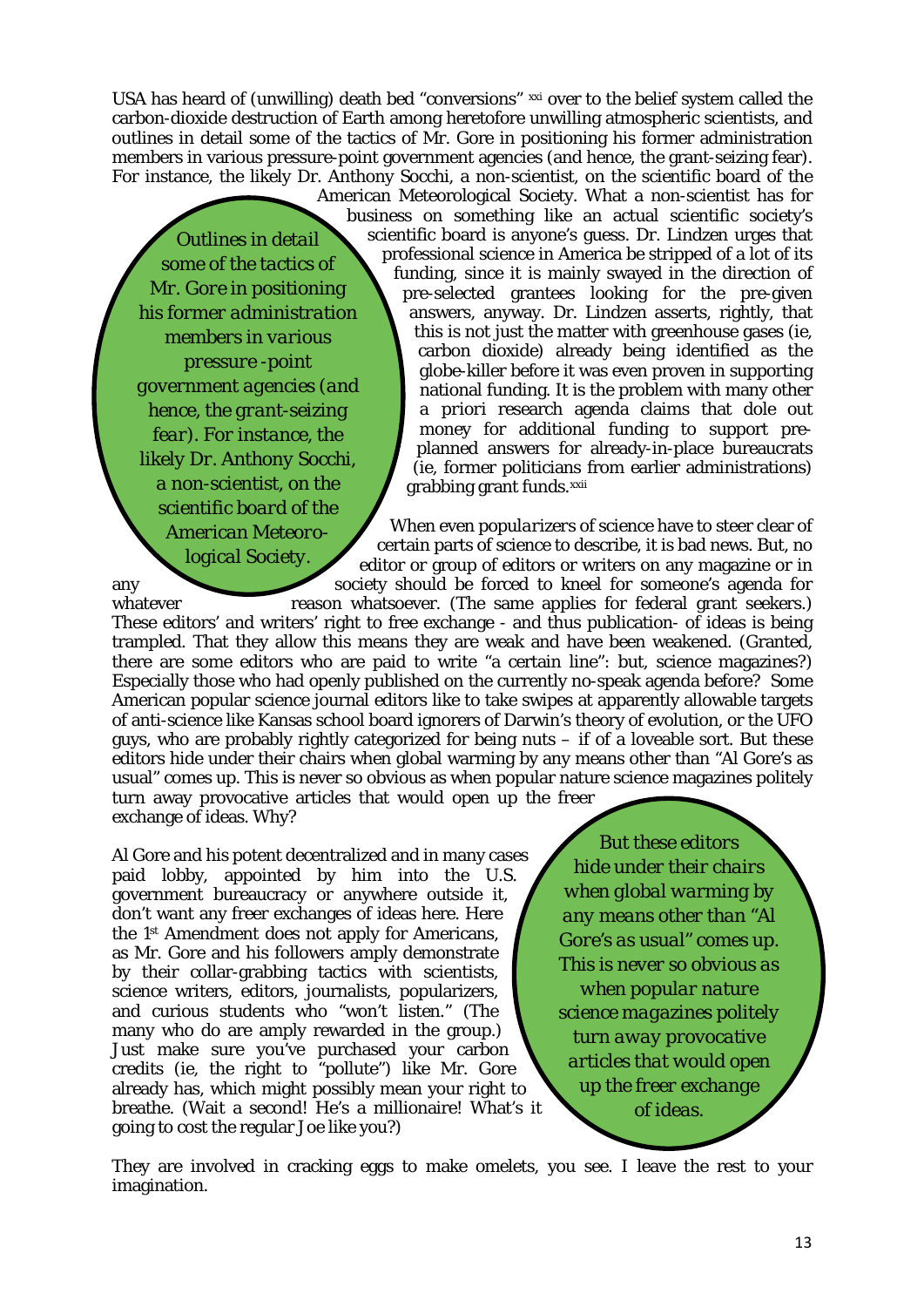Sorry. I've digressed. Let's tidily wrap this story up with what became of Trofim and Nikolai, our two hapless Russo-Ukrainian scientist friends. They were. Friends I mean. Nikolai Vavilov was Trofim Lysenko's friend. They attended scientific meetings together, shared ideas (probably the occasional glass of vodka) and the better-educated Vavilov encouraged Lysenko. But thanks to Stalin's agenda, they were both sent on unintended trajectories into time that had tragic outcomes (tragic, that is, unless you believe that eggs like these must be cracked to respect the inevitable forces of history). Lysenko's ideas, championed by Stalin, worsened the crop yield even more than central planning-controlled agriculture could possible do then – and under even worse, naturally-forced climate cooling in the 1930s and early 1940s. Vavilov, whose hybrid seeds could withstand the worst climate fluctuations and would have guaranteed solid crops, was never listened to. He was imprisoned instead, and suffered from dystrophia in prison until he perished from it. That was his reward for being unable to fulfill a political agenda. In terrified silence Lysenko plodded incorrectly on, but alive.

Dystrophia. What a high falutin' word. It may have been like the kinds of words Vavilov was using around the socialist hero friends of his. Those who were basically ignorant and resentful, albeit useful in their idiocy and, upon Stalin's decree, condemned him to slow death. I have mentioned dystrophia twice here for purposes of memorization. Dystrophia is what happens to muscles that are so weakened from malnutrition that the said-afflicted person cannot move. The person does continue to digest, however. When the muscle that is

*Even the best of us can laughingly stomach Mr. Gore's comparing, for example, Venus' climate to Earth's before the United States government in January 2009 (you have to laugh).*

responsible for your digestion has nothing else to chew, it begins to eat whatever is left of the body mass. Picture it as some large spider, swallowing the man from all of his four-fold symmetry into the middle with a slow, painfully sharp munching motion. That is

starvation. It was a terrible, horribly painful (and ironic) death for a man whose research held the key to solving some of malnutrition's main threats: hybridizing more flexible, hardy food plants from hardier seeds to combat non-linear climate change that prevented seeding, or wilted or blighted crops. This biologist, with science, converged plant physiology with atmospheric physics to achieve something literally priceless. Today Vavilov's reputation has been restored in Russia (it never swerved internationally) and his science, used worldwide; which is partly why we have so many resilient food crops. An institute in Saint Petersburg, Russia (formerly Leningrad, and the Soviet Union, respectively) is named after him, among other honors.xx[i](#page-17-0)ii

Little good it does him now. But the devil, as they say, *did* have his due.

## **Conclusion? Hope**

America is no Russia (or France, for that matter) handed down over the centuries from wise men who killed the men who were less wise (or who lost their wisdom) before them to maintain equilibrium. So the little jaunt being taken over a small section of our Bill of Rights by many well-paid friends and young, fervent Gallic-inspired fellow travelers is actually a never-no-mind. Even the best of us can laughingly stomach Mr. Gore's comparing, for example, Venus' climate to Earth's before the United States government in January 2009 (you have to laugh). xxiv Presses won't burn. Mass graves will not be dug. America has never been known to purge (ah that polite word) their upper classes, in America's case multimillionaires, by the methodical use of the guillotine and the hangman's noose. There could always be a first time of course. American readers of *Mother Jones* salivate at this lugubrious possibility so long as they themselves don't get caught in the line of fire.

If no one stands up to make reason prevail in these proceedings, then there are other things that attack the political viruses that infect the American state over time. The political viruses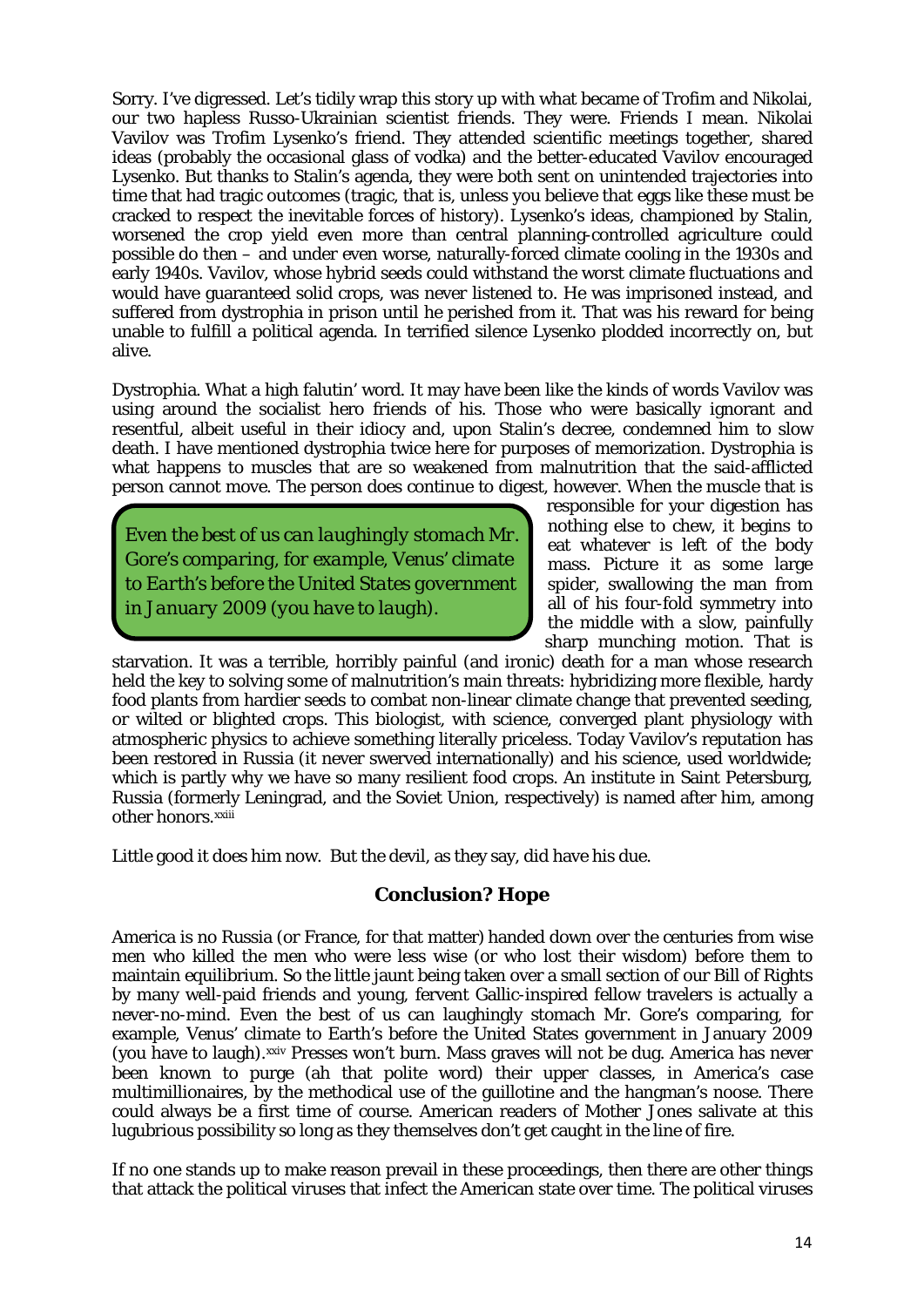*The American state was designed to use stasis as a force as much as dynamics – something earlier founders of republics never grasped because their heads were shoved too far up Plato.*

inside its freedoms can work themselves out by stasis (lack of motion) [xxv](#page-17-2) , and dry up to form the dead skin that the snakeup Plato.<sup>xxv[i](#page-17-4)i</sup> Thus it can wait anything out while like American state eventually sheds[.xxvi](#page-17-3) The American state was designed to use stasis as a *force* as much as dynamics – something earlier founders of republics never grasped because their heads were shoved too far anything else, even if itself uses stasis, attacks the body politic by using immovable force. For instance it can wait out a generation of Adlerian-immersed baby boomers and any likeminded spawn. Even if it takes another 75 years, roughly the time it took that bizarre confabulation, "the Soviet Union" (empire) to die. It will leave scars but the pain will go. The invisible university in America has its own professors - what Stephen J. Gould once called the "republic of letters"- and the invisible main stream press has

its own editors and writers and, need Americans help in handling tyrants further, they always have recourse to their doughty English cousins for advice and help. It was, after all, the English who "founded" the Invisible University in the first place. True American conservatism, that misty memory granting Americans fair play, common sense, decency, unadjustedness and curiosity, aligns with the English first.

Amer[i](#page-17-5)ca, said General Ulysses S. Grant "was the best government ever devised by man." xxviii It was so because in part, it was never dedicated to the proposition that there is a perfect world out there if we could just hold it in place long enough to make the right changes before we let it go again. That was the world of Plato, which runs through this essay like the allegory of philosopher king-hood, group-mind mentality, correct-speak, no-speak, ideal worlds and "perfect control" it defines. If Ralph Waldo Emerson was right, then Plato's thinking lies at the basis of Christianity and Islam, and described and demarcated the European nation state from the collapse of the Holy Roman Empire, on. Plato also defines Marxist thinking (as well as Hegel, Fichte, and even Kant and Hume, and recently Mannheim and Wittgenstein[xxix](#page-17-6)). The same ideological culture that invented Medieval indulgences (pay your way out of Purgatory) now speaks for Mr. Gore's inventing the carbon credit scheme to buy your way out of a sense of destroying-the-environment-guilt. The Pope paid himself and the Catholic Church by indulgences in Medieval times. Mr. Gore pays himself today by levying a fee on eco-guilt in the modern American/world body politic with the U.S. government and the U.N. as proxies. Historicism is not only a means to power, it pays. Mr. Gore's problem is that he is a miniature church in a very big modern nation state with amazing powers of self-cleansing.

The world, if worried about Mr. Gore, shouldn't be. He has not been around for 2,009 years as an institution and he has not,<br>himself, been founded in heen founded in Platonist principles for all posterity. He only studied 'em at Harvard. Gaius was a man, Gaius died, therefore all men are mortal (and are infinitely flawed).

*The Pope paid himself and the Catholic Church by indulgences in Medieval times. Mr. Gore pays himself today by levying a fee on eco-guilt in the modern American/world body politic with the U.S. government and the U.N. as proxies.*

Plato's way of thinking had the faucets of it jammed shut the day America was declared on July 4, 1776, though the spigot still drips. All religions of any type were neutralized under one nation under God, and that goes for any kind of philosophical tradition as well. America is dedicated to the proposition that all men are created equal, and that if forced to communicate in session – as the bicameral system forces people from wealthy elected representatives to the unemployed homeless, down – will allow them to lead themselves, with or without dogmas, shining ideals, or mythical heroes from some recondite past. It is a mess but a safe and durable one.<sup>[xxx](#page-17-7)</sup> And as it has excreted European philosopher king-hood,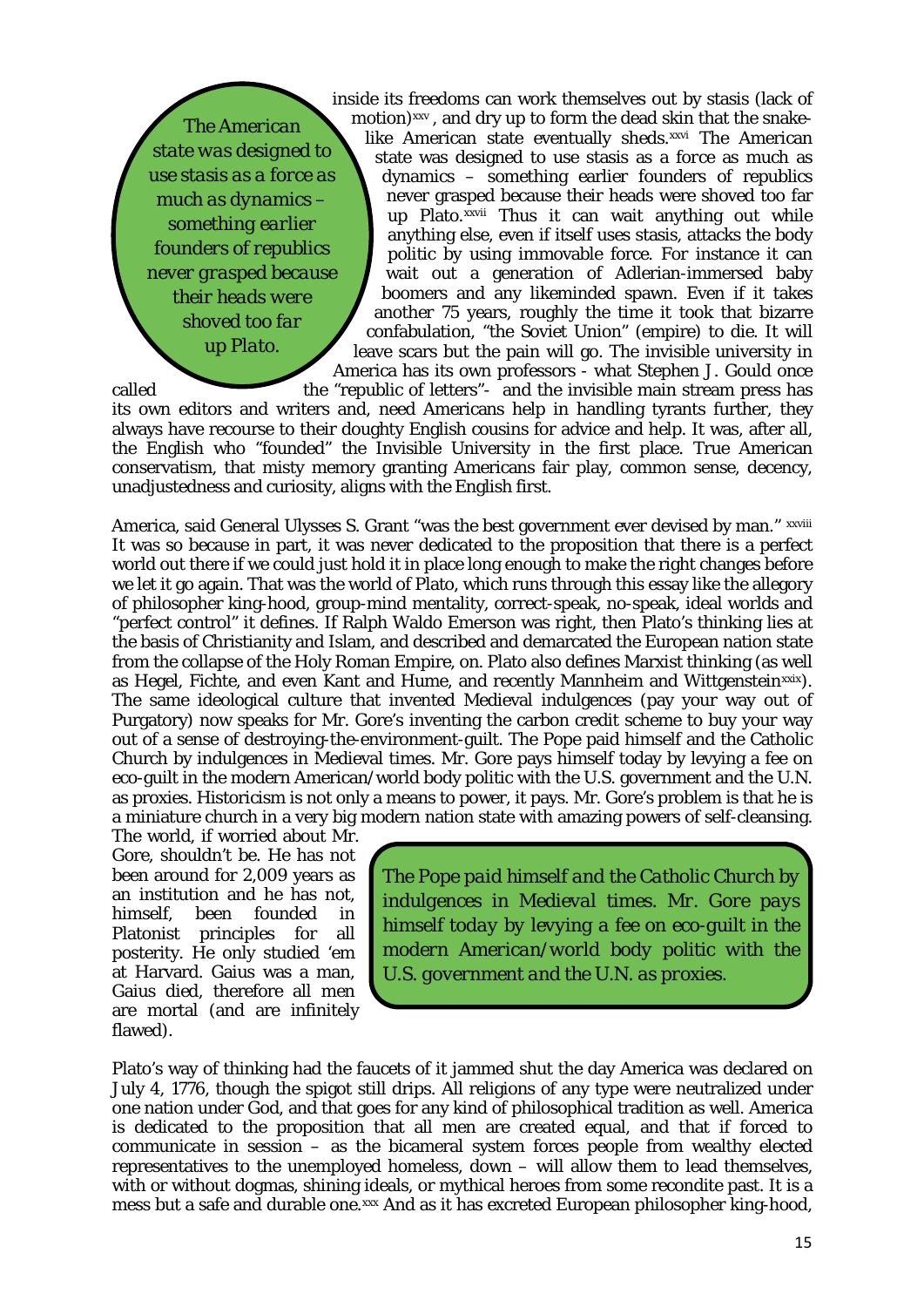it will excrete the other ornate encrustations of Platonist philosophies in all their poses of putative perfection, academic or real, while acquiring the better, more modern things from that continent and others.



*Steven Haywood Yaskell* was educated at Salem State College in Salem, Massachusetts USA and at Carleton University in Ottawa, Canada. He studied Russian politics and language at the university's East European Studies Institute as part of a combined honours program. Having worked in the area of applied telecommunications science for 16 years for advanced systems' information logistics, he is a trained interpreter and delineator of useful science. He is an independent science researcher and writer with a particular interest in science history, and has been published by journals such as the (American) Astronomical Society of the Pacific's *Mercury* and the *Journal for the History and Heritage of Astronomy* at James Cook University (Australia). He lived in Stalin-style ruled Romania in 1982-83 while working at the U.S. Embassy, getting a chance to see, close up, exactly what kinds of misfortunes historicism wreaks on functioning societies.

**Contact @:** [Starthrower1@msn.com,](mailto:Starthrower1@msn.com) o[r steven.yaskell@sigmakudos. com.](mailto:steven.yaskell@sigmakudos.com)



- <span id="page-15-0"></span>An ideological dogma, based on Platonist philosophy, cannot be compared to the human trait to deal and trade. Dealing and trading certainly cannot be controlled, let alone operate, by continual revolution. Dealing and trade need calm waters.
- <span id="page-15-1"></span>ii The leader, the king, has control over all knowledge and is, indeed, the king of the philosophers or the philosopher king in Plato (eg, *The Republic*, *Timaeus*).
- <span id="page-15-2"></span>iii A great and feeling politician (or America's luckiest political plagiarist) Democrat Roosevelt was certainly not the thinker Hoover was. Almost all of what Roosevelt put into play in 1933 for economic recovery had been designed or put into place by his Republican predecessor.
- <span id="page-15-3"></span>iv I would suggest the reader look up anything on the subject of Lysenko written by Stephen J. Gould. I will not dwell on the widely-held pseudoscience of eugenics in Lysenko's time as it is not the main point of this essay.
- <span id="page-15-4"></span><sup>v</sup> *L'etat c'est a moi*…"I am the state." (Motto of French kings.)

<u>.</u>

- <span id="page-15-5"></span>vi American writer and playwright Lillian Hellmann's not knowing about the Moscow Trials, for example. She did; but when you accept lies or falsehoods without seeing them firsthand or without critique, you are usually forced to lie even more if you don't have the guts to admit you're wrong. The critic and author Mary McCarthy later pointed out that "every word [Hellman] writes is a lie, including 'and' and 'the'." Hellmann tried to sue instead of fess up. But McCarthy showed proof of Hellmann's dodges. And the silence, they say, "began."
- <span id="page-15-6"></span>vii That's not to say whatever is not known today, will not be known and understood one day.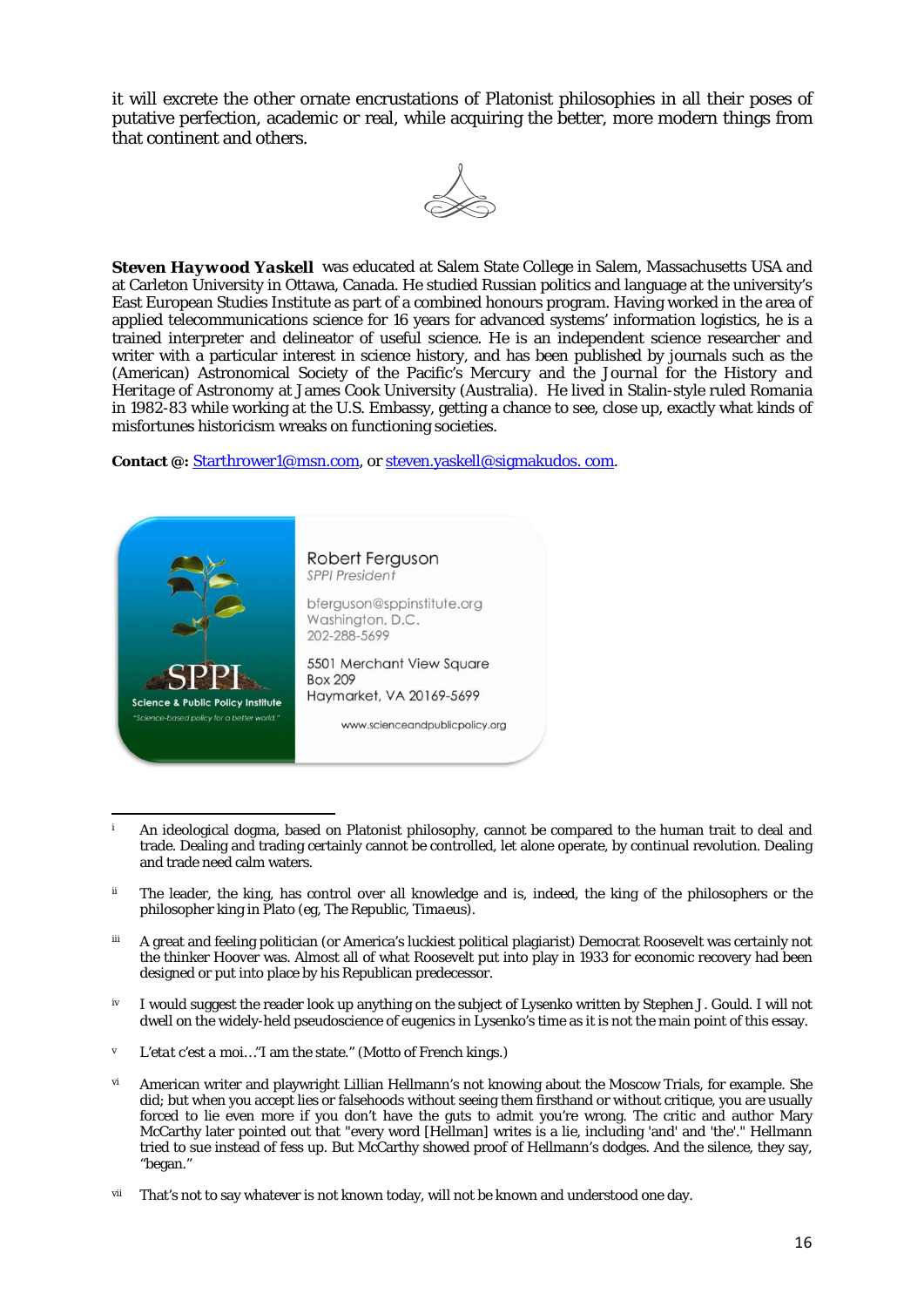<span id="page-16-0"></span>viii Humans still do not know enough about the atmosphere and near space to make but conjectural long-term predictions. People who are experts here (Dr. Eugene N. Parker and others for example) can only be understood by a wee tiny bit of the human population when they go into discrete details here. (Sorry: it really is an elect crowd, but not of the philosopher-king mould.) "World" climate, or "global" climate may even be impossible to ever know due to its stochastic nature. But just toss in the word "world," or "global", then it equals "international" to the new reds (greens) and then the fun starts.

<u>.</u>

- <span id="page-16-1"></span><sup>ix</sup> McIntyre and McKitrick (2003) "poor data handling, obsolete data, and incorrect calculation of principle components."
- <span id="page-16-2"></span>We still don't know how to handle such complexity and maybe never will be able to . Perhaps the more accurate thing to do is to find the total rise and fall in temperature "globally" is by a piecemeal approach, by concentrating on regional scales, first. Though the "act" of science is eminently holistic in method, some problems must be handled one by one in smaller quantities to obtain a better understanding of the "whole."
- <span id="page-16-3"></span>As one cultural anthropologist/archaeologist put it (in effect) "we in the present live among the past and the future." The best metaphor to illustrate this is that of an non-technical American tourist on vacation standing in the Orinoco basin of South America besides some Paleolithic Yanomamo tribesmen while both the tourist and the tribesmen look up at satellite as it courses through the night sky.
- <span id="page-16-4"></span>xii Biofuels currently drain the excess crop market which inadvertently starves the poorest quartile of persons. Should a spate of global cooling curve the corn and soybean yields even lower than currently, what more starvation have the poorest in the world to contend with? These grains will become more expensive for those who can afford it. It will be an unobtainable luxury to those who cannot.
- <span id="page-16-5"></span>xiii Biosphere II and the curious case of the missing carbon dioxide: when Columbia graduate students studied the dome to find out what happened to the unaccounted-for carbon dioxide that was reported as missing in this NASA experiment, they found out that it had stored itself into the dome's cement base, underneath the soil.
- <span id="page-16-6"></span>xiv There is a populist bias among Americans that scientists are egg-headed kooks in white lab coats, a stereotype which the political extremist likes to foster, when convenient, to frame or shove forth an issue. Even cartoonists like Matt Groening use this to pander to the masses. The fun ends, though, when *The Simpsons* is switched off, and the activist vilifies legitimate scientists with slanders and smears that they are paid pets of oil companies when it is patently false in their cases, for example, or that their science is "out of date" simply because of a publication point in time (instead of the data set), or the unchallengeable fact that the Carbon atom is prone to covalent bonding, virtually unlike any other element, is a potential debating point. Etc.
- <span id="page-16-7"></span>For example, Source Watch (or any other online noise with the word "Democracy" in it next to a gigantic 1950s-type microphone or New Socialist-period etched megaphone). How much actual fact these sorts of activist things convey is highly suspect. But they do draw up handy-dandy enemies lists for the kids to grow ignorantly indignant about. It's great for hyping into play useful idiocy in this regard.
- <span id="page-16-8"></span>xvi Sigh. Those heady, romantic days! Does anyone remember the gendarmes romantically machine-gunning to death immigrants along the Seine in 1968 to the tune of a few hundred? Why did this get less press than Kent State? (Ah, those crazy French.)
- <span id="page-16-9"></span>xvii Google this one for the full bio and the romantic walk in the past.
- <span id="page-16-10"></span>xviii The belief that Communism was "left" (always good) and German National Socialism "right" (always bad) is merely a politico-journalistic definition. Both were the brain children of Platonist (historicist) philosophy, and this determinism drives this kind of show-trialling, which is why McCarthys can be "left" or "right."
- <span id="page-16-11"></span>The Maunder Minimum and the Variable Sun-earth Connection (World Scientific Press: 2004). My coauthor was honored with the Petr Beckmann award (2004) for courage and defense of scientific truth that year.
- <span id="page-16-12"></span>xx The transcripts to the testimony are online. Just type in "Jeffords and Willie Soon" and you can read until you weep.
- <span id="page-16-13"></span>xxi *Climate Science: Is it currently designed to answer questions?* (Speech at MIT, Cambridge, Massachusetts, September 27, 2008 (on the web).
- <span id="page-16-14"></span>xxii The Ronald Reagan-administration-founded office for officially finding "the cure for AIDs," OAR, for example. This one is another "war on cancer" or "drugs" that makes the government bigger for no reason other than to provide plums for former office holders in such and such's presidential administration because he was a good boy or girl, and will continue to provide a voice ensconced in the safety of big government –